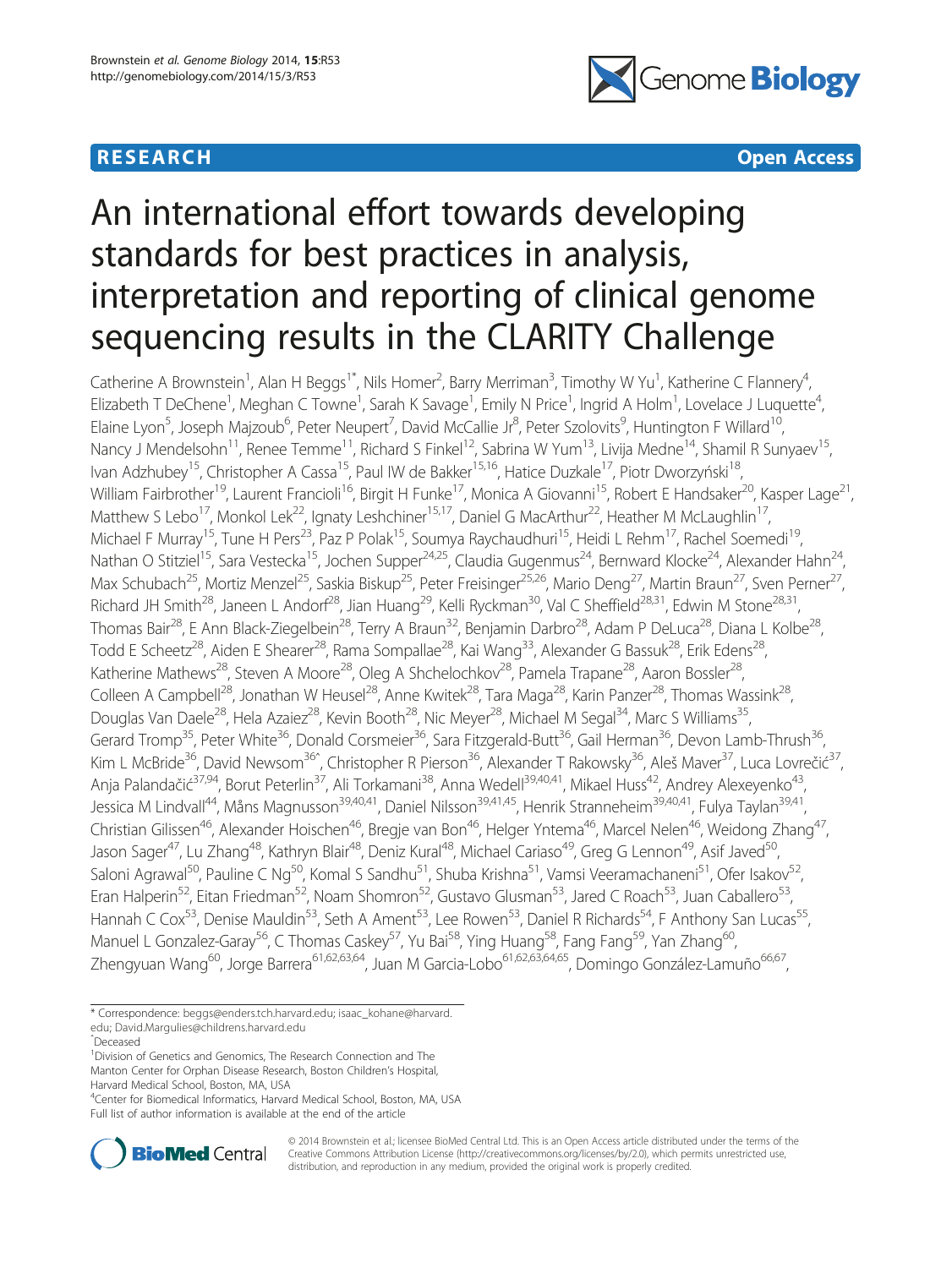Javier Llorca<sup>63,68,69</sup>, Maria C Rodriguez<sup>61,62,63,64</sup>, Ignacio Varela<sup>61,62,63,64</sup>, Martin G Reese<sup>70</sup>, Francisco M De La Vega<sup>70,71</sup>, Edward Kiruluta<sup>70</sup>, Michele Cargill<sup>72</sup>, Reece K Hart<sup>72</sup>, Jon M Sorenson<sup>72</sup>, Gholson J Lyon<sup>73,74</sup>, David A Stevenson<sup>75</sup>, Bruce E Bray<sup>76</sup>, Barry M Moore<sup>77,78</sup>, Karen Eilbeck<sup>78</sup>, Mark Yandell<sup>77</sup>, Hongyu Zhao<sup>79</sup>, Lin Hou<sup>79</sup>, Xiaowei Chen<sup>80</sup>, Xiting Yan<sup>81</sup>, Mengjie Chen<sup>80</sup>, Cong Li<sup>80</sup>, Can Yang<sup>79</sup>, Murat Gunel<sup>82</sup>, Peining Li<sup>83</sup>, Yong Kong<sup>84</sup>, Austin C Alexander<sup>85</sup>, Zayed I Albertyn<sup>86</sup>, Kym M Boycott<sup>87</sup>, Dennis E Bulman<sup>87</sup>, Paul MK Gordon<sup>88</sup>, A Micheil Innes<sup>89</sup>, Bartha M Knoppers<sup>90</sup>, Jacek Majewski<sup>91</sup>, Christian R Marshall<sup>92</sup>, Jillian S Parboosingh<sup>89</sup>, Sarah L Sawyer<sup>87</sup>, Mark E Samuels<sup>93</sup>, Jeremy Schwartzentruber<sup>91</sup>, Isaac S Kohane<sup>4\*</sup> and David M Margulies<sup>1\*</sup>

# Abstract

Background: There is tremendous potential for genome sequencing to improve clinical diagnosis and care once it becomes routinely accessible, but this will require formalizing research methods into clinical best practices in the areas of sequence data generation, analysis, interpretation and reporting. The CLARITY Challenge was designed to spur convergence in methods for diagnosing genetic disease starting from clinical case history and genome sequencing data. DNA samples were obtained from three families with heritable genetic disorders and genomic sequence data were donated by sequencing platform vendors. The challenge was to analyze and interpret these data with the goals of identifying disease-causing variants and reporting the findings in a clinically useful format. Participating contestant groups were solicited broadly, and an independent panel of judges evaluated their performance.

Results: A total of 30 international groups were engaged. The entries reveal a general convergence of practices on most elements of the analysis and interpretation process. However, even given this commonality of approach, only two groups identified the consensus candidate variants in all disease cases, demonstrating a need for consistent fine-tuning of the generally accepted methods. There was greater diversity of the final clinical report content and in the patient consenting process, demonstrating that these areas require additional exploration and standardization.

**Conclusions:** The CLARITY Challenge provides a comprehensive assessment of current practices for using genome sequencing to diagnose and report genetic diseases. There is remarkable convergence in bioinformatic techniques, but medical interpretation and reporting are areas that require further development by many groups.

# Background

The transition of genomics from research into clinical practice has begun, predicated on rapidly improving technology, data analysis methods, and more recently and importantly, standardization [[1,2](#page-15-0)]. Methods and tools for genomic diagnostics have quickly evolved to encompass all of the processes from consenting, through data generation and analysis, to interpretation, prioritization, and revisable reporting [[3\]](#page-15-0). Nonetheless, there is not currently a widely accepted set of published standards to enable the consistent and widespread use of genomics in the practice of medicine.

There have been a growing number of publicized successes in the application of genomic sequencing and interpretations for children with rare diseases of unknown etiology and patients with refractory cancers [[4-11](#page-15-0)]. This has led to a growing expectation that clinical whole exome sequencing (WES) or whole genome sequencing (WGS) services will soon be standard practice for a much larger population of patients. Unlike other data-intensive diagnostic modalities, such as magnetic resonance imaging (MRI), there are no standards for the use of computational tools to analyze the outputs of different next-generation sequencing (NGS) technologies for patient care [\[12\]](#page-15-0). There

is a large methodological armamentarium for assembling genomic reads into a sequence, detecting variation, interpreting the clinical significance of specific sequence variants, and compiling a clinically usable report. Yet just how these methods are used in context, and in what combination, all critically impact the quality of genomically informed diagnoses. For example, many studies have utilized WES datasets essentially as large gene panels, interrogating data for only a small set of candidate genes determined based on clinical presentations [\[13\]](#page-15-0), while others have utilized the entire datasets to identify and qualify mutations anywhere in the genome [\[9](#page-15-0)].

The present study was initially conceived at the 2010 Clinical Bioinformatics Summit hosted in Boston by Harvard University, the Children's Hospital Informatics Program, and Harvard Medical School Center for Biomedical Informatics. The conference was attended by a wide range of stakeholders who discussed what it would take to attain a consistent and safe standard for clinicalgrade genome-wide data interpretation. One of the consensus outcomes of this conference was the catalytic effect that a full clinical-grade genomic diagnostic challenge contest would have upon the emergence of both *de facto* and formal standards for genome-scale diagnostics.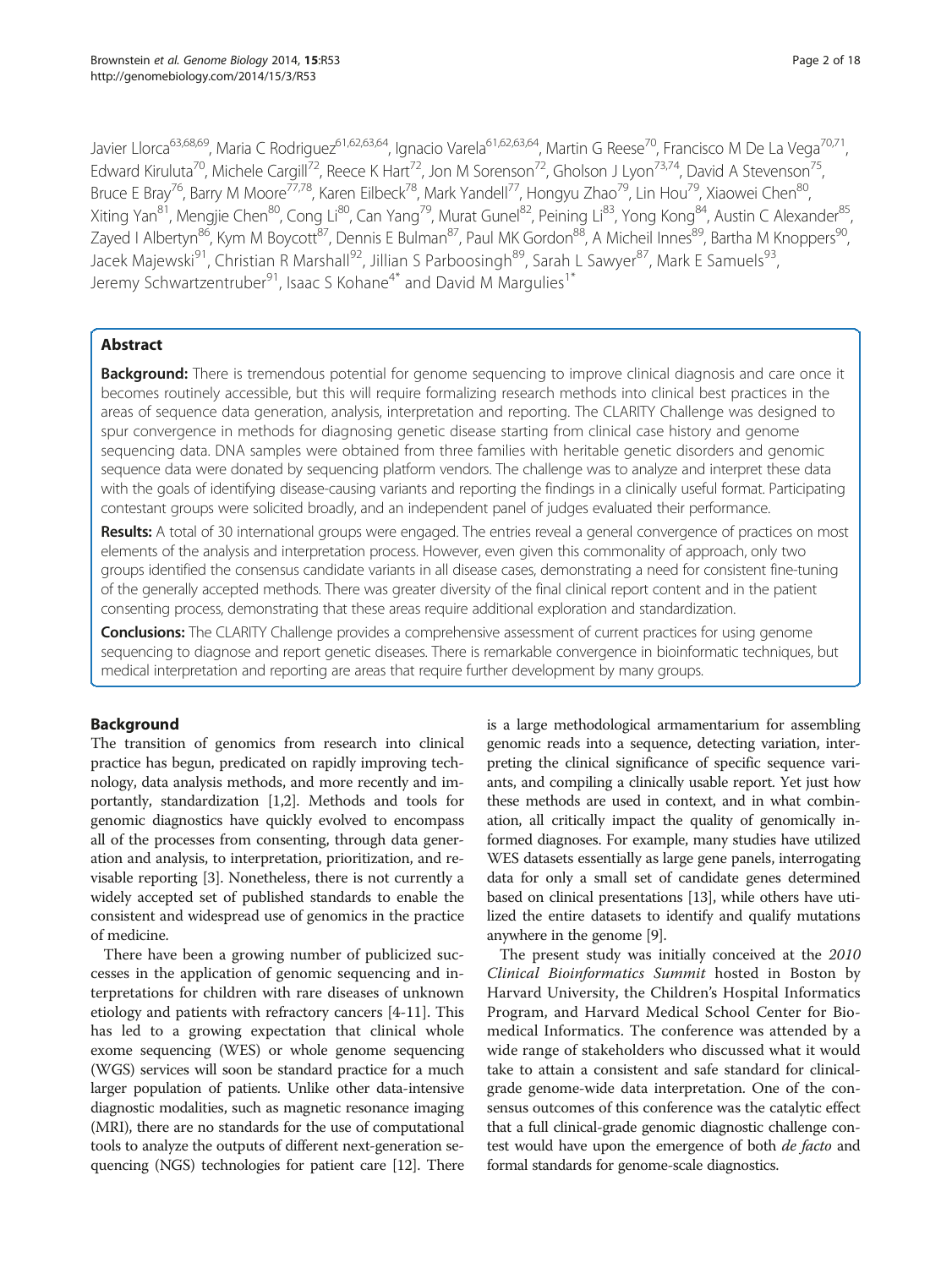This contest – dubbed the CLARITY Challenge (Children's Leadership Award for the Reliable Interpretation and Appropriate Transmission of Your Genomic Information) – was hosted by the Manton Center for Orphan Disease Research at Boston Children's Hospital and the Center for Biomedical Informatics at Harvard Medical School [\[14](#page-15-0)]. Prizes totaling USD 25,000 were made available to the team or teams that could best analyze, interpret and report, in a clinically meaningful format, the results of parallel WES and WGS. The inspiration for CLARITY arose from the marked success of contests as a technique to focus a community on a particularly interesting and high-impact problem (e.g., various X Prizes). Successful competitions have accelerated progress in protein folding, including the MATLAB Protein Folding Contest [[15\]](#page-15-0) and the International Protein Folding Competition (CASP) [\[16](#page-15-0)], gene identification, such as EGASP [[17\]](#page-15-0), and in silico tools for predicting variant pathogenicity such as the CAGI experiment [\[18\]](#page-15-0). Contests have been used to evoke 'co-opetition' – a collaboration centered on competition – in the hopes of crystallizing best practices and, thereby, accelerating the field. Comparative analysis is not new to this field either, as projects such as the 1000 Genomes Project [\[19](#page-15-0)] have provided the opportunity to compare technological and analytic methods across platforms and pipelines; its Exon Pilot project compared technologies from 454 Life Sciences, a Roche company (Branford, CT, USA), Applied Biosystems (Carlsbad, CA, USA), and Illumina Inc (San Diego, CA, USA), comparing capture biases, coverage fluctuations, indel alignment issues, population biases, and sequencing errors [\[20](#page-15-0)]. More recently, a prominent paper compared the accuracy and sensitivity of results obtained using an Illumina Hiseq 2000 instrument and Complete Genomics' WGS service [[21](#page-15-0)]. But there has not been a competition that has focused on the entire front-to-back process of applying NGS to patient care in a manner suitable for largescale clinical adoption.

Admittedly, there are limitations to this method. To keep the scope of the competition manageable, it was focused largely on assessing the processes of variant annotation and subsequent medical interpretation and reporting, and no attempt was made to represent a range of clinical conditions and genetic models, or deal with the challenges of assessing clinical similarities amongst different presentations. Thus, the contest did not fully assess the real world challenges of finding causal mutations, but instead focused on comparative methods by which variants are called and assessed bioinformatically. Also outside the scope of the CLARITY Challenge are issues related to the importance of direct experimental evaluation of the functional consequence of mutation, which is a key part of the interpretation of novel variants and where improvement is also needed.

We present here a survey of the various methods used in the Challenge and summarize the opinions and attitudes of the contestants after the fact regarding the practice of clinical-grade genome-scale diagnostics for clinical practice.

# Results and discussion

Three families were identified by the Manton Center for Orphan Disease Research to serve as test cases for the CLARITY challenge on the basis of having a child with clinical manifestations and/or pedigree structure suggestive of a likely genetic disease (Table [1](#page-3-0)). The clinical study reported here was performed under the auspices of the Boston Children's Hospital Institutional Review Board (IRB) under Protocol IRB-P00000167. The organizing team worked closely with the IRB to define a protocol that protected the families' interests, as well as the patients' rights and prerogatives, yet allowed them to share their de-identified medical histories and DNA sequences with teams of qualified competitors around the world.

DNA samples and medical records from 12 individuals in total were collected under informed consent. Probands and their parents (i.e., trios) were enrolled from Families 1 and 3, and two affected first cousins and their parents were enrolled for Family 2. WES for all 12 participants was performed and donated by Life Technologies (Carlsbad, CA, USA), using standard protocols for the LIFE Library Builder, and sequenced with Exact Call Chemistry on SOLiD 5500xl machines. Both raw reads (XSQ format) and aligned reads (BAM format, generated with LifeScope [\[22](#page-15-0)]) were provided.

WGS for ten individuals (excluding an affected male cousin of the Family 2 proband and the cousin's unaffected mother, for whom sufficient DNA was not available) were donated by Complete Genomics Incorporated (Mountain View, CA, USA) utilizing their standard proprietary protocols and generated using their Standard Pipeline v. 2.0. Variant call files along with aligned reads in Complete's proprietary format, 'masterVarBeta', were provided.

Comprehensive clinical summaries providing clinical and diagnostic data for the presenting complaints and significant secondary findings were prepared by Manton Center staff from the primary medical records and made available on a secure server to the contestants, together with the genomic data described above.

Contestants were solicited from around the world via professional contacts, word of mouth, and an external website [[14](#page-15-0)]. Forty teams applied to participate in the Challenge, 32 of the most experienced multidisciplinary groups were invited to compete, and 30 accepted the offer. Participants – working either independently or as teams – were tasked with working toward an analysis, interpretation, and report suitable for use in a clinical setting.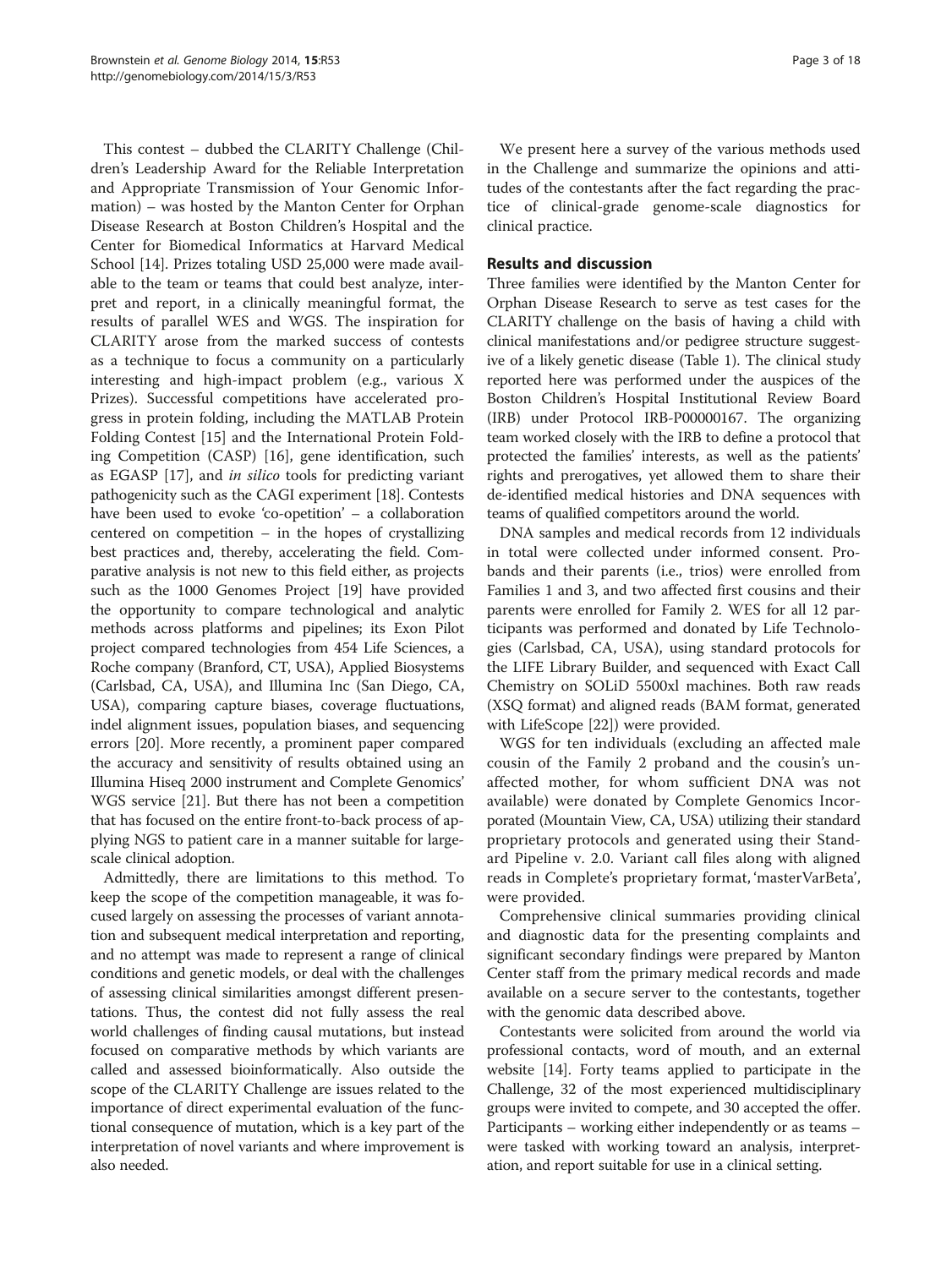<span id="page-3-0"></span>

|  |  |  |  |  | Table 1 Clinical findings in challenge families |  |
|--|--|--|--|--|-------------------------------------------------|--|
|--|--|--|--|--|-------------------------------------------------|--|

| Family | <b>Diagnosis</b>                                                | <b>Clinical history</b>                                                                                                                                                                          |
|--------|-----------------------------------------------------------------|--------------------------------------------------------------------------------------------------------------------------------------------------------------------------------------------------|
|        | Centronuclear myopathy and bilateral sensorineural hearing loss | • 10-year-old male diagnosed with centronuclear myopathy at<br>13 months based on clinical exam and muscle biopsy findings                                                                       |
|        |                                                                 | • Uses a G-tube for supplemental feeding                                                                                                                                                         |
|        |                                                                 | • Uses nighttime ventilation support                                                                                                                                                             |
|        |                                                                 | • Able to walk limited distances (up to four city blocks), to run<br>and to climb stairs with use of a railing                                                                                   |
|        |                                                                 | • Bilateral mild low to mid-frequency hearing loss                                                                                                                                               |
|        |                                                                 | • No contributory family history                                                                                                                                                                 |
| 2      | Right-sided structural heart defects and conduction defects     | • Multiple family members with a variety of right-sided cardiac<br>defects ranging in severity                                                                                                   |
|        |                                                                 | • Proband is a 5-year-old female with history of a right ventricle<br>mass that resolved spontaneously, persistent right bundle<br>branch block (RBBB) and slightly dilated ascending aorta      |
|        |                                                                 | • Mother has the same condition, not requiring intervention                                                                                                                                      |
|        |                                                                 | • Maternal uncle has a pacemaker for Type II AV block and a<br>history of pulmonary stenosis                                                                                                     |
|        |                                                                 | • Maternal aunt died in neonatal period due to cardiac defects                                                                                                                                   |
|        |                                                                 | • Maternal first cousin died in neonatal period due to a complex<br>congenital cardiac defects involving hypertrophied right ventricle<br>tricuspid valve atresia, and second degree heart block |
| 3      | Nemaline myopathy                                               | • 7-year-old male diagnosed with nemaline myopathy at 7 months<br>based on muscle biopsy findings and clinical exam                                                                              |
|        |                                                                 | · Bilateral club feet, requiring casting                                                                                                                                                         |
|        |                                                                 | • Myopathic facies, decreased muscle bulk, diffuse hypotonia<br>(axial > appendicular), decreased range of motion and mild finger<br>contractures noted at 4.5 months                            |
|        |                                                                 | • G-tube placed at 23 months for supplemental feeding                                                                                                                                            |
|        |                                                                 | • No ventilation support is needed                                                                                                                                                               |
|        |                                                                 | • Can sit unsupported, but uses a walker to aid in ambulation                                                                                                                                    |

At the conclusion of the Challenge, 23 teams successfully submitted entries that included descriptive reports of their bioinformatic analytical strategies with rationale, examples of data output and tables of variants, and clinical diagnostic reports for each family. Some groups also provided examples of their patient education materials, informed consent forms, preference setting documents, plans for revisable reporting, and protocols for dealing with incidental findings. Reasons given by four of the seven non-completing teams for dropping out were: technical and management issues, personnel changes within the team, inability to finish on time, or difficulty re-aligning the WES datasets  $(N = 1)$ each). The other three teams gave no reason.

The 23 completed entries represented a diverse group of approaches and treatments, with some groups focusing almost entirely on bioinformatic issues, others on clinical and ethical considerations. The most compelling entries including a detailed description of the bioinformatic pipelines coupled with clear, concise, and understandable clinical reports. Among the 23 entries, multiple genes were listed as possibly causative for all families (25 for Family 1, 42 for

Family 2 and 29 for Family 3). Nevertheless, a consensus was achieved regarding probable pathogenic variants in two of the families. In Family 1, mutations of the titin gene, TTN [Online Mendelian Inheritance in Man (OMIM) 188840/603689], recently reported to cause a form of centronuclear myopathy [[23](#page-15-0)], were identified as possibly or likely pathogenic by 8/23 groups, and 6/23 groups reported GJB2 (OMIM 121011/220290) variants as the likely cause of the hearing loss in the proband. Similarly, 13/23 groups identified and reported a variant in TRPM4 (OMIM 606936/604559) [\[24\]](#page-16-0) as likely responsible for the cardiac conduction defects in Family 2. Although no convincing pathogenic variants were identified for Family 3, there were two plausible candidates requiring further study, OBSCN and TTN, mentioned by six groups each (Table [2\)](#page-4-0).

Following the independent review and discussion by the panel of judges, one 'winner', the multi-institution team led by Brigham and Woman's Hospital, Division of Genetics, et al. (Boston) was selected, largely on the basis of having a solid pipeline that correctly identified most of the genes judged to be likely pathogenic, as well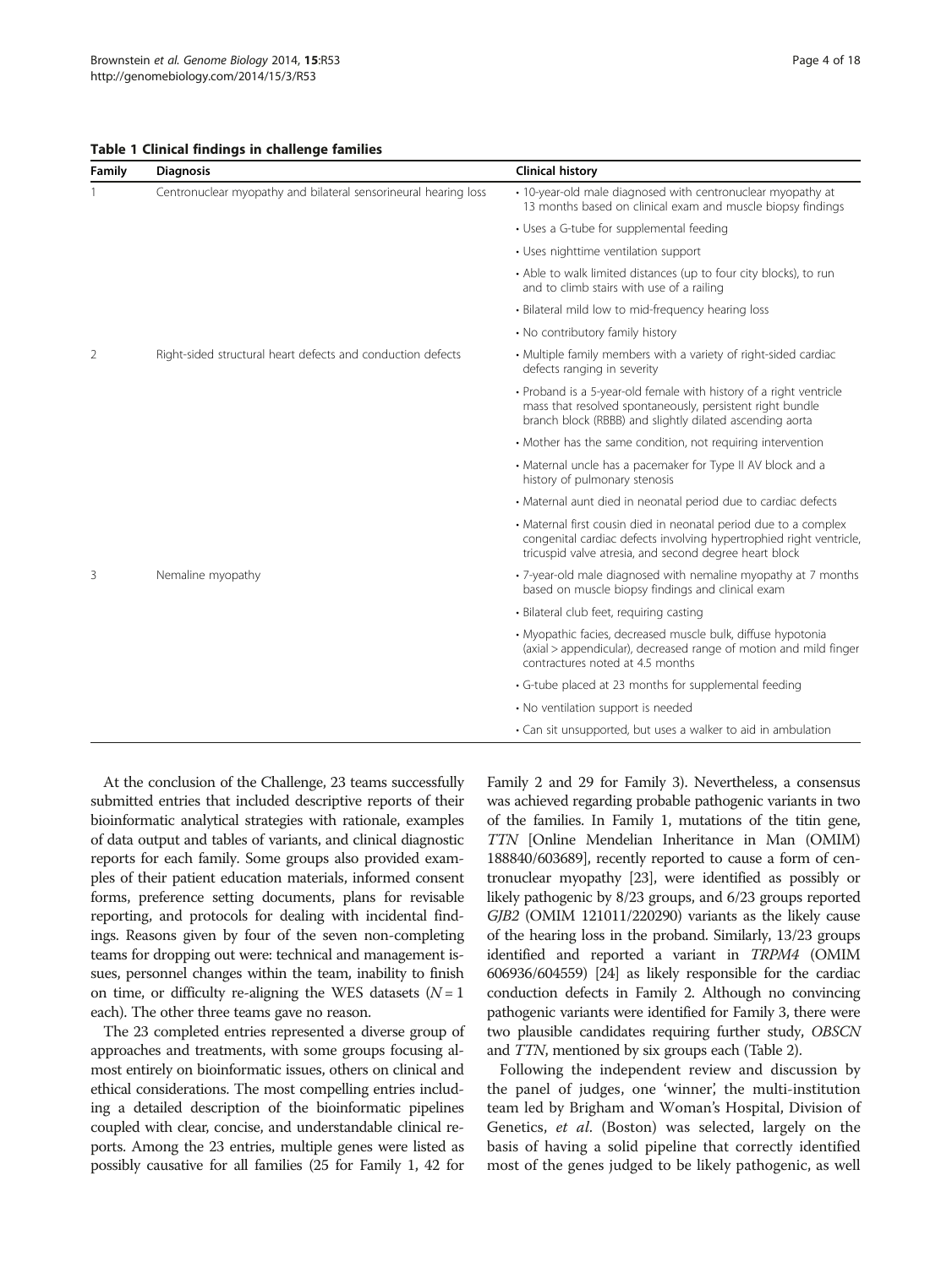<span id="page-4-0"></span>Table 2 Genetic variants

| Family        | Phenotype                  | Gene       | Genetic mutation <sup>a</sup>                         | Protein change <sup>a</sup> | <b>Predicted effect</b>             | Interpretive status                    |
|---------------|----------------------------|------------|-------------------------------------------------------|-----------------------------|-------------------------------------|----------------------------------------|
|               | Centronuclear myopathy     | <b>TTN</b> | $c.[35635G > C] + [39893-1G > A]$ p.[V11879L] + [spl] |                             | Splice/splice                       | Likely pathogenic<br>(research result) |
|               | Hearing loss               | GJB2       | c.[101 T > C] + [35delG]                              | $p.[M34T] + [G12Vfsa2]$     | Deleterious missense/<br>frameshift | Clinically confirmed                   |
| $\mathcal{L}$ | Cardiac conduction defects | TRPM4      | $c$ 503 T $> A$                                       | p.V168E                     | Deleterious missense                | Likely pathogenic                      |
| 3             | Nemaline myopathy          |            | OBSCN $c.[2245G > T] + [3322 T > A]$                  | $p.[G749C] + [Y1108N]$      | Missense                            | <b>Uncertain</b>                       |
|               |                            | TTN        | $C.[84130A > T] + [14492G > A]$                       | p. [K28044X] + [C4831Y]     | Missense/nonsense                   | Uncertain                              |

a Reference sequences as follows: TTN – NM\_001256850.1 and NC\_000002.11, GJB2 – NM\_004004.5 and NC\_000013.10, TRPM4 – NM\_017636.3 and NC\_000019.9, OBSCN – NM\_001098623.1 and NC\_000001.10.

as for having clear and concise clinical reports that were judged to be best at conveying the complex genetic information in a clinically meaningful and understandable format. Two runners-up were also cited. The first was a combined team from Genomatix (Munich, Germany), CeGaT (Tübingen, Germany) and the University Hospital of Bonn (Bonn, Germany), which had a robust pipeline that correctly identified every relevant gene in clear clinical reports. The second was a team from the Iowa Institute of Human Genetics at the University of Iowa, which had an outstanding array of patient education materials, procedures for patient preference setting and dealing with incidental findings, and policies for transfer of results of uncertain significance to an appropriate research setting if so desired by the patients. The content of the three winning entries is available as Additional files [1](#page-13-0), [2](#page-13-0) and [3](#page-13-0). Five additional teams were cited for 'honorable mention' for having pipelines that identified one or more of the likely 'correct' genes and for providing clear clinical reporting (Table [3](#page-5-0)). These eight teams recognized by the judges are defined as 'finalists' in the text and for purposes of statistical analysis.

# Criterion 1 (pipeline): what methods did each team use to analyze and interpret the genome sequences? Bioinformatic analysis

The particulars of the bioinformatic pipelines, variant annotation and report generation approaches employed by the contestants are summarized in Table [4.](#page-6-0)

Alignment The majority of contestants chose to use the supplied alignments of the data. This is not surprising since the read data from Complete Genomics and SOLiD require special handling due to the nature of sequencing, split reads in the former, and potential for color-space reads in the latter. However, three teams were unable to read the data formats provided and did not submit complete entries.

Alignments were recomputed for the Complete Genomics data by 5 out of 21 teams, with only one team reporting use of the aligner DNAnexus (Palo Alto, CA, USA), while 8 out of 21 teams recomputed alignments for the SOLiD data. For the SOLiD data, five teams recomputed

alignments with software aware of color-space, and two teams indicated that they compared their color-space results against a base-space aligner. Reported aligners used for SOLiD data included the LifeScope aligner, BFAST [[25](#page-16-0)], BWA [\[26](#page-16-0)-[28](#page-16-0)], Novocraft's novoalignCS (Selangor, Malaysia) and the Genomatix aligner (Munich, Germany), with some teams utilizing multiple tools for comparison. One team performed error correction prior to alignment for the SOLiD data using LifeScope's SAET (SOLiD Accuracy Enhancement Tool, Carlsbad, CA, USA).

Prior to variant calling, many teams removed read duplicates using Picard [\[29\]](#page-16-0) or SAMtools [\[30\]](#page-16-0), while some teams omitted this step due to the danger of removing non-duplicate reads from single-end data. Using WGS and WES data together gave an additional way to account for PCR duplication. Limited quality control (QC) was performed prior to variant calling, with a single team using BEDTools [[31](#page-16-0)] to analyze coverage QC metrics, and one other team reporting custom mapping QC filters.

Variant calling O'Rawe et al. suggested that the choice of pipeline might be a significant source of variability in the outcome of NGS analyses [\[32](#page-16-0)]. Of the teams, 40% used both the Gene Analysis Toolkit (GATK) [[33](#page-16-0),[34](#page-16-0)] and SAMtools [[30\]](#page-16-0) for variant calling, with the majority using at least one or the other. This indicates that while there is not complete consensus, using GATK, SAMtools or both resulted in acceptable results for the challenge. While GATK and SAMtools are the most popular variant callers used today and reported in this survey, their relative performance has been shown to vary with the sequencing depth [\[35,36](#page-16-0)], and direct comparison of variant calls resulting from a parallel analysis of the same raw data by different variant-calling pipelines has revealed remarkably low concordance [\[32\]](#page-16-0), leading to words of caution in interpreting individual genomes for genomic medicine.

SAMtools was used by some teams to jointly call SNPs and indels while recalibrating quality scores, while other teams used GATK to call SNPs and indels separately. Teams using GATK typically followed the Broad Institute's best practice guidelines, performing indel realignment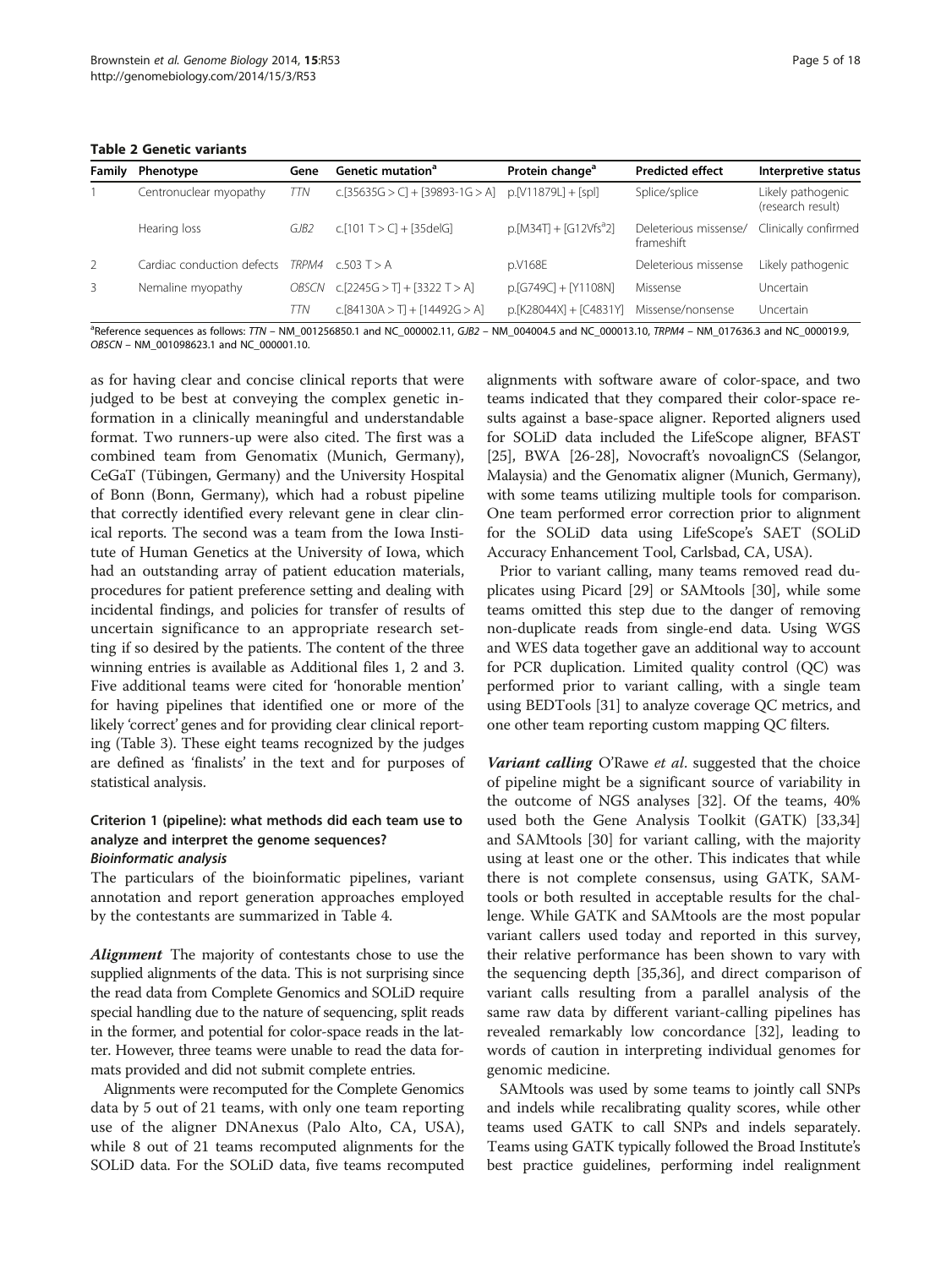#### <span id="page-5-0"></span>Table 3 Challenge participants

| Contest result        | Contestant                                                                                                                                            |  |  |
|-----------------------|-------------------------------------------------------------------------------------------------------------------------------------------------------|--|--|
| Winner                | The Brigham and Women's Hospital,<br>Multi-Institutional Consortium (Boston, MA, USA)                                                                 |  |  |
| Runners-up            | Genomatix (Munich, Germany), CeGaT (Tübingen,<br>Germany), Institute of Pathology,<br>University Hospital of Bonn (Bonn, Germany)                     |  |  |
|                       | lowa Institute of Human Genetics, University<br>of Iowa (Iowa City, IA, USA)                                                                          |  |  |
| <b>Finalists</b>      | Clinical institute of Medical Genetics, University<br>Medical Centre Ljubljana (Ljubljana, Slovenia)                                                  |  |  |
|                       | Scripps Translational Science Institute (San Diego,<br>CA, USA)                                                                                       |  |  |
|                       | Science For Life Laboratory (SciLifeLab), Karolinska<br>Institute (Stockholm, Sweden)                                                                 |  |  |
|                       | SimulConsult/Geisinger (Chestnut Hill, MA, USA<br>and Danville, PA, USA)                                                                              |  |  |
|                       | The Research Institute at Nationwide Children's<br>Hospital (Columbus, OH, USA)                                                                       |  |  |
| Completed the contest | Tel Aviv University (Tel Aviv, Israel)                                                                                                                |  |  |
|                       | Genome Institute of Singapore, A*STAR<br>(Singapore)                                                                                                  |  |  |
|                       | National Institutes of Health, Regeneron<br>Pharmaceuticals and Stanford University<br>(Bethesda, MD, USA; Tarrytown, NY, USA; Palo<br>Alto, CA, USA) |  |  |
|                       | Yale School of Public Health, Division of<br>Biostatistics (New Haven, CT, USA)                                                                       |  |  |
|                       | River Road Bio/SNPedia (Potomac, MD, USA)                                                                                                             |  |  |
|                       | Pearlgen (Durham, NC, USA)                                                                                                                            |  |  |
|                       | Institute for Systems Biology (Seattle, WA, USA)                                                                                                      |  |  |
|                       | Strand Life Sciences (Bangalore, India)                                                                                                               |  |  |
|                       | Sanofi (Cambridge, MA, USA)                                                                                                                           |  |  |
|                       | Universidad de Cantabria (Santander, Spain)                                                                                                           |  |  |
|                       | Radboud University Nijmegen Medical Center<br>(Nijmegen, Netherlands)                                                                                 |  |  |
|                       | Seven Bridges Genomics (Cambridge, MA, USA)                                                                                                           |  |  |
|                       | Omicia Inc/University of Utah (supported by<br>LocusDev Inc (now InVitae)) (Emeryville, CA, USA)                                                      |  |  |
|                       | The University of Texas Health Science Center<br>at Houston, The Brown Foundation Institute<br>of Molecular Medicine (Houston, TX, USA)               |  |  |
|                       | FORGE Canada Consortium (Ottawa, ON, Canada)                                                                                                          |  |  |
| Did not complete      | BGI (Shenzhen, China)                                                                                                                                 |  |  |
| the contest           | British Columbia Cancer Agency (Vancouver,<br>BC, Canada)                                                                                             |  |  |
|                       | Genedata AG (Basel, Switzerland)                                                                                                                      |  |  |
|                       | HudsonAlpha Institute for Biotechnology<br>(Huntsville, AL, USA)                                                                                      |  |  |
|                       | IRCCS Casa Sollievo della Sofferenza<br>(San Giovanni Rotondo, Foggia, Italy)                                                                         |  |  |
|                       | NextBio (Santa Clara, CA, USA)                                                                                                                        |  |  |
|                       | The Medical College of Wisconsin (Milwaukee,<br>WI, USA)                                                                                              |  |  |

prior to indel calling, base quality score recalibration prior to SNP calling, and variant-calling score recalibration after variant calling. Some teams ignored GATK's base quality score recalibration, mentioning that at the time GATK did not support SOLiD error profiles. LifeScope software containing DiBayes was also used on SOLiD data to call SNPs, and with local realignment to call small indels. In some cases, multiple variant-calling methods were used and compared, with all but one using GATK, SAMtools or some combination thereof. Other tools used with one mention each include: the DNAnexus variant caller, Free-Bayes [\[37\]](#page-16-0) and Avadis NGS (v1.3.1). A number of teams utilized the WGS results from Complete Genomics to look for potentially pathogenic de novo copy number variants, but none were found.

A significant source of variation among the different entries was the number of de novo mutations reported. Less than five de novo mutations per exome, and only about 75 de novo mutations per genome, are expected for each trio [\[38,39](#page-16-0)], yet some groups reported much higher numbers, recognizing that many of these changes fell within areas with low or poor coverage. Groups that used a family-aware zygosity calling approach, such as the GATK module 'Phase by Transmission', developed much more refined lists of only a few potential de novo variants per proband, demonstrating the importance of this approach. However, several teams reported problems using the SOLiD data for this analysis as the BAM format provided by SOLiD was different from that expected by GATK, limiting the analysis to Complete Genomics data in those cases.

Variant filtering or recalibration after initial variant calls was performed by 16 out of 20 teams. Six teams used GATK variant quality score recalibration, with other teams reporting use of custom tools. Some teams used BEDTools for coverage QC metrics, but there was no consensus on tools to report sequencing and analysis QC metrics for post-alignment and variant calling.

Teams were asked if they employed any reference datasets in calling variants or comparing datasets to known variants (e.g., batched variant calls, known variant lists, etc.). The most common reference data reported included variants from the 1000 Genomes Project, dbSNP [[40](#page-16-0)], HapMap Project [\[41\]](#page-16-0), NHLBI Grand Opportunity Exome Sequencing Project (Bethesda, MD, USA), and the GATK Resource Bundle (distributed with GATK). Other reference datasets mentioned were the Mills Indel Gold Standard [[42](#page-16-0)], NCBI ClinVar (Bethesda, MD, USA) as well as public sequencing data produced from the technologies used in this challenge.

**Coverage analysis** One limitation of exome and genome sequencing is that the low/no coverage regions can lead to false positive or false negative results (sometimes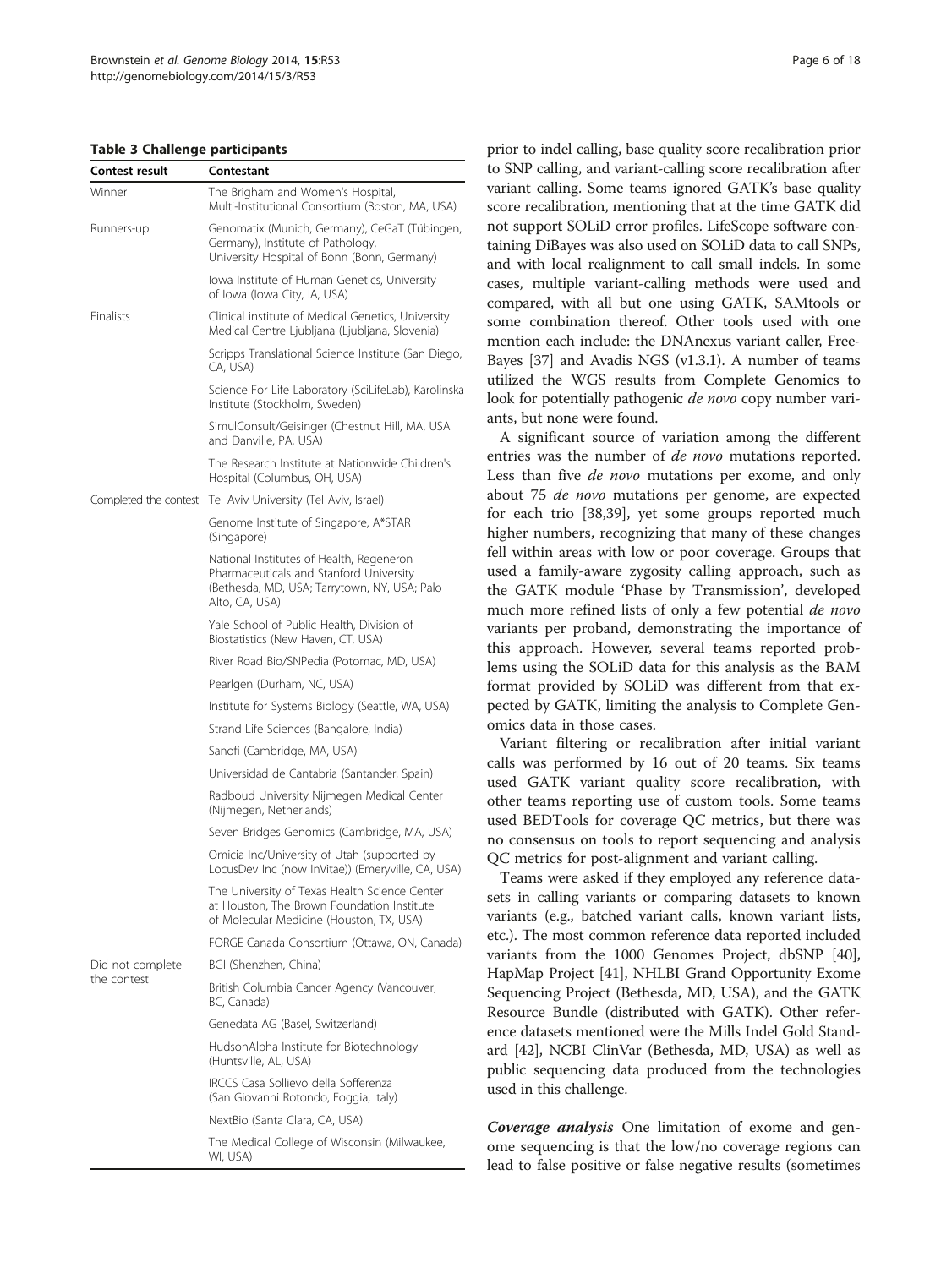|                                | Consensus (if any)                                                                                                                                                                             | <b>Finalists</b>                                                                                                                                                                                 | Other tools used (% overall)                                                                                                                                                                                                                                                                                                                                                                                          |
|--------------------------------|------------------------------------------------------------------------------------------------------------------------------------------------------------------------------------------------|--------------------------------------------------------------------------------------------------------------------------------------------------------------------------------------------------|-----------------------------------------------------------------------------------------------------------------------------------------------------------------------------------------------------------------------------------------------------------------------------------------------------------------------------------------------------------------------------------------------------------------------|
| Mapping                        |                                                                                                                                                                                                |                                                                                                                                                                                                  |                                                                                                                                                                                                                                                                                                                                                                                                                       |
| Read alignment                 | Used supplied alignments (52%)                                                                                                                                                                 | Used supplied alignments (63%)                                                                                                                                                                   | Recomputed alignment data (48%)                                                                                                                                                                                                                                                                                                                                                                                       |
| Variant detection              | GATK and/or SAMtools (75%)                                                                                                                                                                     | GATK and/or SAMtools (75%)                                                                                                                                                                       | DNAnexus (5%), FreeBayes (5%), CGI<br>variant table (5%), Avadis NGS (5%),<br>LifeScope (5%)                                                                                                                                                                                                                                                                                                                          |
| <b>Quality control metrics</b> |                                                                                                                                                                                                |                                                                                                                                                                                                  |                                                                                                                                                                                                                                                                                                                                                                                                                       |
| Annotation                     | Annovar (52%)                                                                                                                                                                                  | Annovar (63%)                                                                                                                                                                                    | Online Mendelian Inheritance in Man<br>(19%), Uniprot (5%), in-house software<br>(5%), SeattleSeg (5%), Variant Tools<br>(10%), KggSeg (5%), SNPedia (5%),<br>ClinVar (5%), PharmGKB (5%), Ingenuity<br>(10%), SG-ADVISER (5%), Human Gene<br>Mutation Database (10%), Genome Trax<br>(5%), dbNSFP (5%), VEP, in-house<br>MapSNPs tool (5%), snpEFF (5%),<br>Genomatix GeneGrid and CeGaT<br>annotation pipeline (5%) |
| Clinical extraction            | Sift and/or Polyphen (90%)                                                                                                                                                                     | Sift and/or Polyphen (100%)                                                                                                                                                                      | MutationTaster (10%), LRT Omega,<br>GERP, PhyloP, and FreeBayes (5%)                                                                                                                                                                                                                                                                                                                                                  |
| Validation                     |                                                                                                                                                                                                |                                                                                                                                                                                                  |                                                                                                                                                                                                                                                                                                                                                                                                                       |
| Report generation              | Filter by relevance to phenotype<br>(71%). Consult with clinician in relevant<br>area (63%). Clinical summary geared<br>towards: non-geneticist clinician (47%),<br>clinical geneticist (29%). | Filter by relevance to phenotype<br>(100%). Consult with clinician in relevant<br>area (100%). Clinical summary geared<br>towards: non-geneticist clinician (38%),<br>clinical geneticist (38%). |                                                                                                                                                                                                                                                                                                                                                                                                                       |

#### <span id="page-6-0"></span>Table 4 Pipeline elements and characteristics of successful CLARITY entries

7% to 10% of the exons of the genes of interest have insufficient sequence reads to make a variant call [\[43](#page-16-0)]). Only 42% of teams quantified and reported on regions with insufficient coverage or data quality, though 50% of the finalists and two of the top three teams did.

Variant validation Many clinical diagnostic protocols still require independent confirmation of NGS results, often by Sanger-based resequencing studies, to validate clinically relevant findings. Although this was not possible in the context of a competition where the contestants did not have access to DNA from the participants, 11 groups took advantage of the independently derived WES and WGS datasets to cross-check and validate their findings. In every instance except two, the teams reported concordance between the variant calls for the TTN, GJB2, and TRPM4 mutations that were considered likely pathogenic. The exceptions were both related to calls that were considered false positives in the SOLiD data due to poor quality or coverage at the GJB2 and TRPM4 loci, respectively. The GJB2 findings had previously been clinically confirmed and the contest organizers subsequently arranged for independent research and clinical testing, which confirmed the TTN and TRPM4 variants as well.

#### Medical interpretation of variant lists

The most frequent methods used to annotate variants reported were Annovar [\[44\]](#page-16-0) (52%), in-house developed software (17%), and Ingenuity (Redwood City, CA, USA) (12%). Other tools reported were Variant Tools [\[45](#page-16-0)], KggSeq [[46](#page-16-0)], SG-ADVISER (Scripps Genome Annotation and Distributed Variant Interpretation Server, La Jolla, CA, USA), Genome Trax (Wolfenbüttel, Germany), VAAST (Variant Annotation and Search Tool) [\[47\]](#page-16-0), Omicia Opal [[48](#page-16-0)], MapSNPs [\[49\]](#page-16-0), in-house pipelines, and combinations thereof. There were a large variety of annotation sources (see Table 4), including but not limited to: OMIM [\[50](#page-16-0)], Uniprot [[51](#page-16-0)], SeattleSeq [[52\]](#page-16-0), SNPedia [[53\]](#page-16-0), NCBI Clin-Var, PharmGKB [[54\]](#page-16-0), Human Gene Mutation Database [\[55\]](#page-16-0), dbNSFP [\[56\]](#page-16-0), and in-house annotations. More importantly, most teams (14/20, 70%) performed their own curation of annotations, for example, by performing a medical literature review or by checking for errors in externally accessed databases. Thus, a manual review of annotations was deemed necessary by most contestants. Many teams considered the family pedigree structure as an important input for evaluating variants, as this allowed identification of potential *de novo* mutations, filtering for dominant inheritance in Family 2, ensuring Mendelian segregation and carrier status in parents for recessive mutations, etc. The function was largely performed manually, but use of automated tools such as the GATK module 'Phase by Transmission' was considered by some groups although the underlying structure of the SOLiD data led to problems with the analysis.

Reasons given for why teams did not report each of the likely pathogenic variants in Families 1 and 2 varied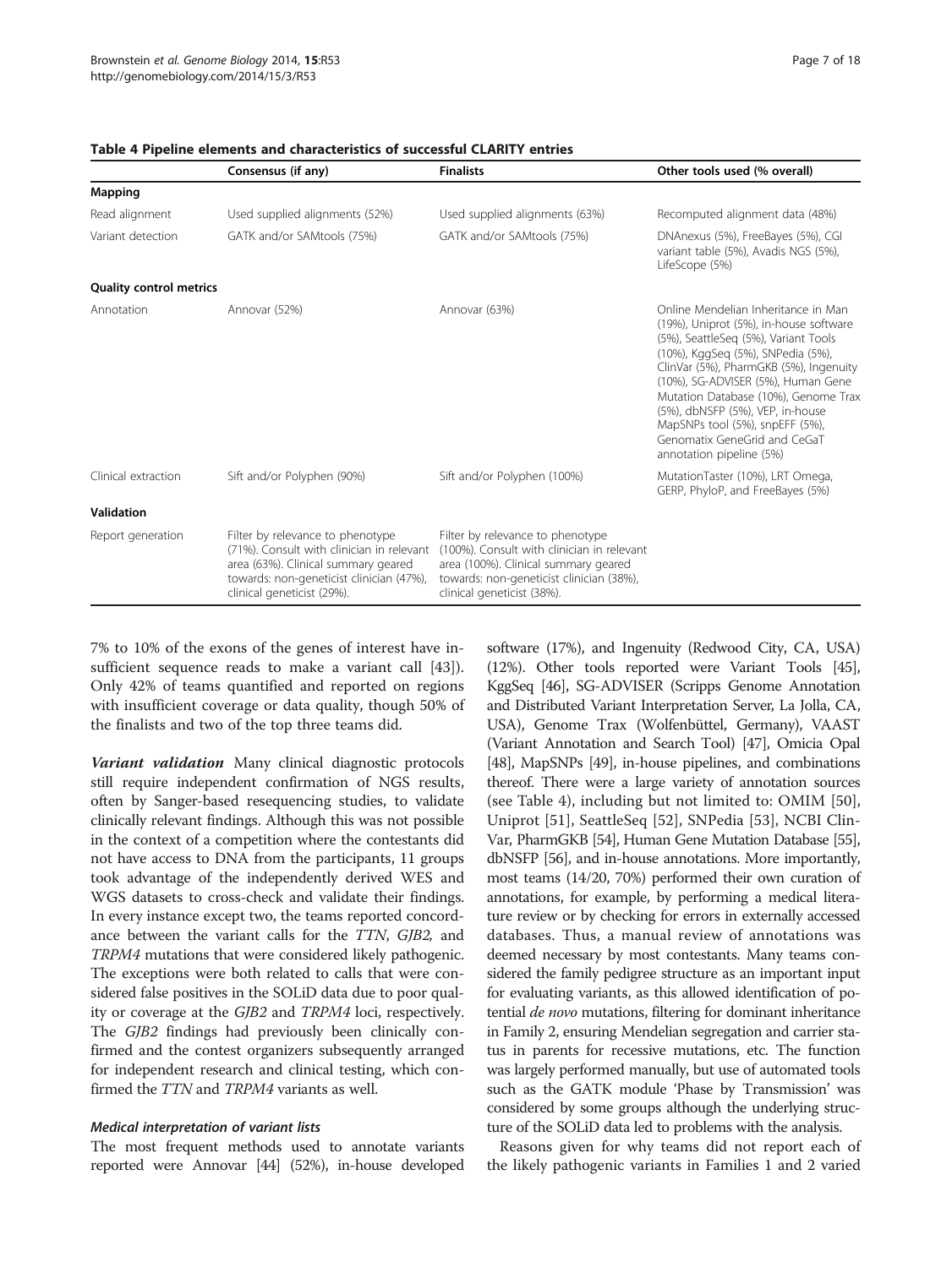by gene and by team, but in many instances, were due to decisions made during the medical interpretation phase of analysis. Of the 15 teams that did not report the TTN variants for whom survey data were available, the variant calls generated by three failed to identify them. Twelve groups reported that their variant callers identified the two variants, but in six of these, automatic filters eliminated the gene from further consideration because the frequency of potentially pathogenic variants in this enormous gene was considered too high to be credible as a likely disease gene. Of the six instances where the automated pipelines reported the variants as potentially pathogenic, five were subsequently manually eliminated from further consideration because medical consultants lacked the clinical expertise or did not believe the published association with cardio- or skeletal-myopathy because of the high frequency of missense changes in the normal population. Notably, in none of the exclusions based on the high degree of heterogeneity of the gene was a distinction made between predicted truncating mutations, which are much rarer, versus more common missense changes. In one instance, a simple programming error prevented TTN from rising to the top of the candidate gene list in an automated expert system, and subsequent correction of this mistake resulted in a correct call of likely pathogenicity for the TTN variants in Family 1.

Seventeen teams reported not flagging the GJB2 mutations as likely causative for hearing loss in the proband of Family 1. Remarkably, the variant callers employed by ten teams failed to identify these changes despite the fact that seven of these teams used either GATK and/or SAMtools. Among the remaining seven teams, two ignored the findings because they were considered irrelevant to the 'primary phenotype' of skeletal myopathy and two reported a lack of clinical expertise necessary to recognize that hearing loss was a distinct phenotype. The remaining three teams reported that one of the previously published known pathogenic variants was automatically filtered out due to its high minor allele frequency in normal populations.

The TRPM4 variant in Family 2 was clinically reported by 13 of the 23 teams. Only two teams cited failure of their variant callers to identify this mutation, but five more reported that the variant was discarded due to poor quality data (low depth and noisy location with multiple non-reference alleles at that location in the SOLiD data) in one of more of the individuals, which led to inconsistent calls among the different affected family members. Two groups failed to recognize the likely pathogenicity of this variant; one reported it as a variant of unknown significance while the last one's computational genetic predictive scoring simply failed to weight this gene highly enough to pass the cutoff given their entered phenotypic parameters. The remaining group identified the TRPM4 variant, but strongly favored another variant in the NOS3 gene as a better explanation for the structural heart defects.

Pathogenicity prediction of missense variants The most common tools to tackle the problem of determining the effect of amino acid substitutions on protein function for missense mutations were SIFT [[57\]](#page-16-0) and Polyphen [\[49](#page-16-0)]. While 80% of teams used both SIFT and Polyphen to predict pathogenicity, there was no significant difference in the success of the teams using both SIFT and Polyphen and those who used one or the other or some other tool entirely. Other tools listed by teams were PhyloP [\[58](#page-16-0)], likelihood ratio test scores (LRT) [\[59](#page-16-0)], MutationTaster [\[60](#page-16-0)], GERP [[61\]](#page-16-0), and in-house developed tools. Also of note: 45% of teams attempted to assess the statistical confidence of assignment of pathogenicity (63% of finalists). Methods named included custom in-house methods ( $N = 3$ ), considering gene size ( $N = 2$ ), utilizing known predictions of pathogenicity  $(N = 3)$  and allele frequencies  $(N = 2)$ , assessing commonly mutated segments  $(N = 2)$ , and using true positive and neutral datasets within a Bayesian framework  $(N = 1)$ .

Use of splice prediction tools is particularly important, as approximately 14% to 15% of all hereditary disease alleles are annotated as splicing mutations [[55\]](#page-16-0). Groups that utilized a suite of splice prediction tools, such as the maximum entropy model MAXENT [[62\]](#page-16-0), ExonScan [[63\]](#page-16-0) or positional distribution analysis [[64,65](#page-16-0)], were more likely to have identified potentially pathogenic mutations, particularly in the TTN gene in Family 1.

It was well recognized by all groups that allele frequency is an important consideration in assessing pathogenicity (though specific cutoffs were not mentioned). All groups also agreed that conservation of amino acid sequence across species is useful for interpretation of missense variants. Half of the teams (63% of finalists) took advantage of the whole genomic sequences to analyze non-coding variants, but none of the teams reported potential pathogenic changes in deep intronic or intergenic regions, even for Family 3, likely largely due to the undefined and uncertain status of such variants. Of teams that reported methods for predicting pathogenicity of non-coding variants, the most frequently used methods were splicing prediction algorithms (85%) and transcription factor binding site prediction (46%), with 23% also considering changes in known promoter/ enhancer elements, and one team each assessing evolutionary conservation, DNase hypersensitivity sites and microRNA-binding sites.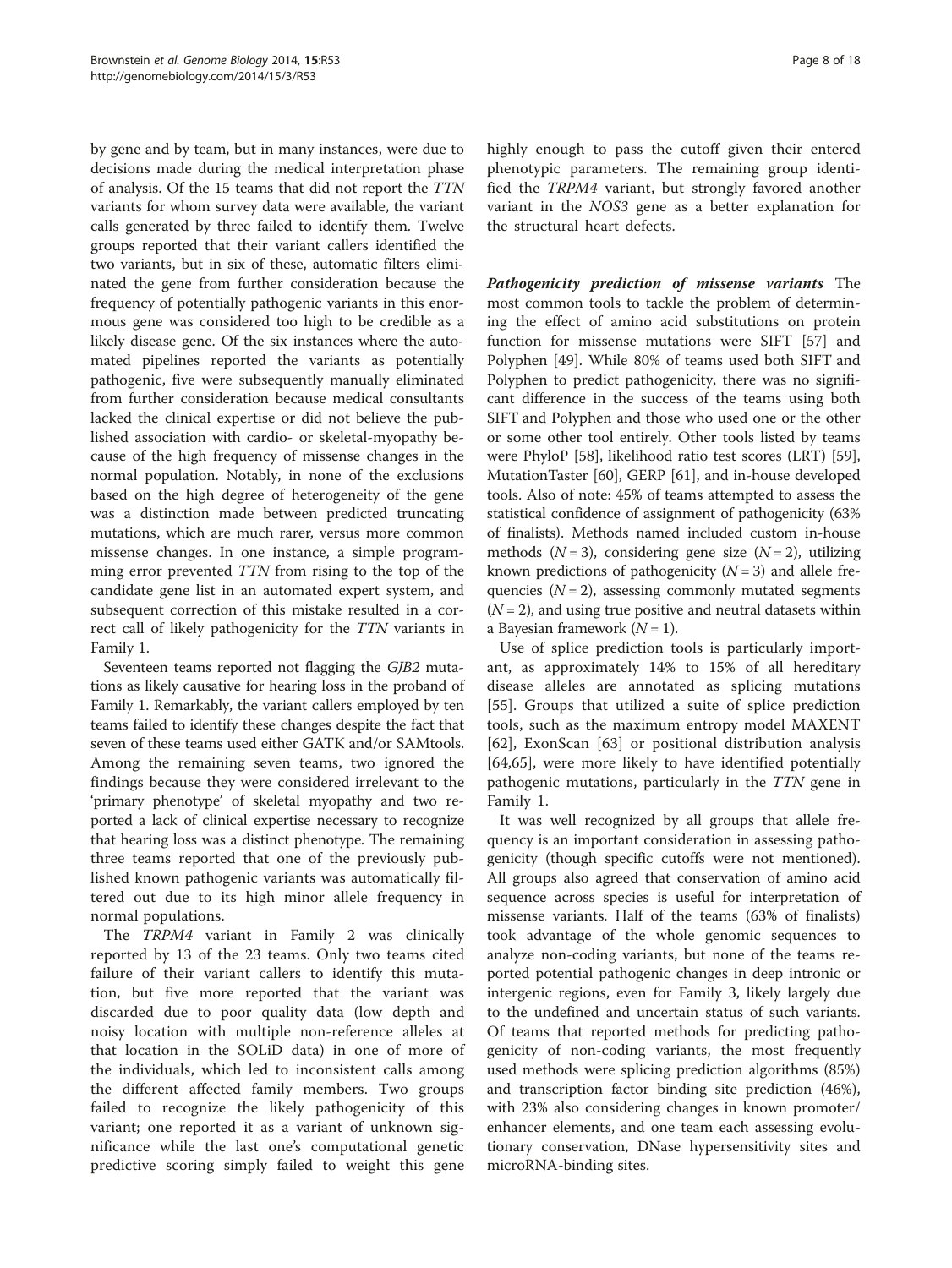Medical interpretation and correlation of pathogenic variants with the clinical presentations Almost all entrants performed a clinical correlation at the level of a single general diagnosis such as 'myopathy', 'centronuclear myopathy' or 'nemaline myopathy' with a list of predetermined candidate genes. From a clinical perspective, this reduces clinical diagnostic decision support to a list or panel and counts on that subset being complete for maximum sensitivity. However, in the case of Family 1, for example, the likely pathogenic gene was not generally recognized as causative for centronuclear myopathy at the time of the contest. In contrast, one entrant used clinically driven diagnostic decision support [\[66](#page-16-0)] in which the clinical analysis was carried out based on a description of the patient's various pertinent positive and pertinent negative findings, including their age of onset. This was then paired to the genome analysis in a way that used a novel pertinence calculation to find the one or more genes among those with described phenotypes that best explains the set of pertinent positive and negative findings [[66](#page-16-0)]. As they become refined and validated, such automated approaches will become a critical aid in the future for reducing the analysis times to a manageable level necessary to support the higher throughputs required in a clinical diagnostic setting. Indeed, the reported range of person-hours per case required for medical interpretation of each case was 1 to 50 hours, with the automated approach requiring less than 4 hours on average to complete.

#### Attitudes and remarks

Three teams were unable to read the data formats provided and did not submit complete applications. This likely reflects the unique nature and format of SOLiD and Complete Genomics data and suggests that greater adoption of standard formats (FASTQ, SAM/BAM and VCF) for bioinformatics tools is required.

We observed that finalists were significantly more likely to express a preference for generating their own sequencing data instead of having it generated by an external sequencing provider (75% versus 27%,  $P = 0.041$ ). The main reason expressed for in-house data generation was control over the sequencing process to ensure production and assessment of high quality data. Other reasons expressed included cost, turnaround time, and ability for reanalysis. This preference may also reflect a tendency for the most experienced groups to have a legacy capacity to generate sequence data, and thus a bias towards using their own capacity. However, it also raises the reasonable possibility that integrated control of the process from sequence generation through variant calling is important for producing the highest quality variant calls.

Overall, the teams when asked for reasons for their preference in their preferred sequencing technology mentioned accuracy and standardized software tools,

highlighting the need for standard methods and tools for primary bioinformatics analysis. Furthermore, the majority of teams (13/18) felt that NGS should be combined with classical techniques (e.g. Sanger sequencing and PCR methods) for confirmatory testing in clinical situations. However, a few recognized that with increasing depth of coverage and accuracy of alignment, NGS, particularly of less complex libraries such as gene panels and possibly exomes, had potential to be utilized as a stand-alone test once QC studies demonstrate sufficient concordance with traditional methods.

Interestingly, all four of the finalists that did not report low-coverage or uncallable regions reported that they were going to begin doing so, whereas one of the nonfinalists mentioned that they were going to add coverage quality to their reports. Regions in which sequencing technology or reference-genome-specific difficulties exist are important considerations for accurate variant detection. Moreover, it is critical to provide locations in which variant calling is not possible due to lapses in coverage.

Teams had different opinions on the level of coverage they felt was necessary for accurate variant calling from NGS of whole genomes. The finalists reported that they felt a higher level of coverage was necessary (59× average) than the rest of the teams (38× average). Similarly, the finalists differed on the coverage required for whole exomes (74 $\times$  versus 49 $\times$ ) or gene panels (121 $\times$  versus 69 $\times$ ).

A large majority of the teams used SIFT and Polyphen to predict the pathogenicity of a variant, which is a sound strategy given the programs do not always agree in protein predictions, and in both, specificity is reported to be high but sensitivity low [[67\]](#page-16-0).

When asked about their process used to validate pathogenicity predictions, 58% of teams reported that they did not use any validation method, or did not have any datasets to compare estimates against. The finalists were more likely to have had in-house datasets to work against, which may be due to differences in analytical resources that could be devoted to this problem. Overall, this process was reported as manual for the majority of the teams.

The diversity of approaches to preparing the contest entries made direct comparisons of methods difficult, so the post-contest survey was designed to elicit a more homogeneous dataset. Nevertheless, several contestants neglected to respond to some of the questions, and the responses to others was variable, indicating some confusion on the part of respondents regarding the intent of the query.

# Criterion 2: were the methods used efficient, scalable and replicable?

There are still some manual elements to many pipelines that inhibit scalability. For an average case, teams reported that the interpretation process ranges from 1 to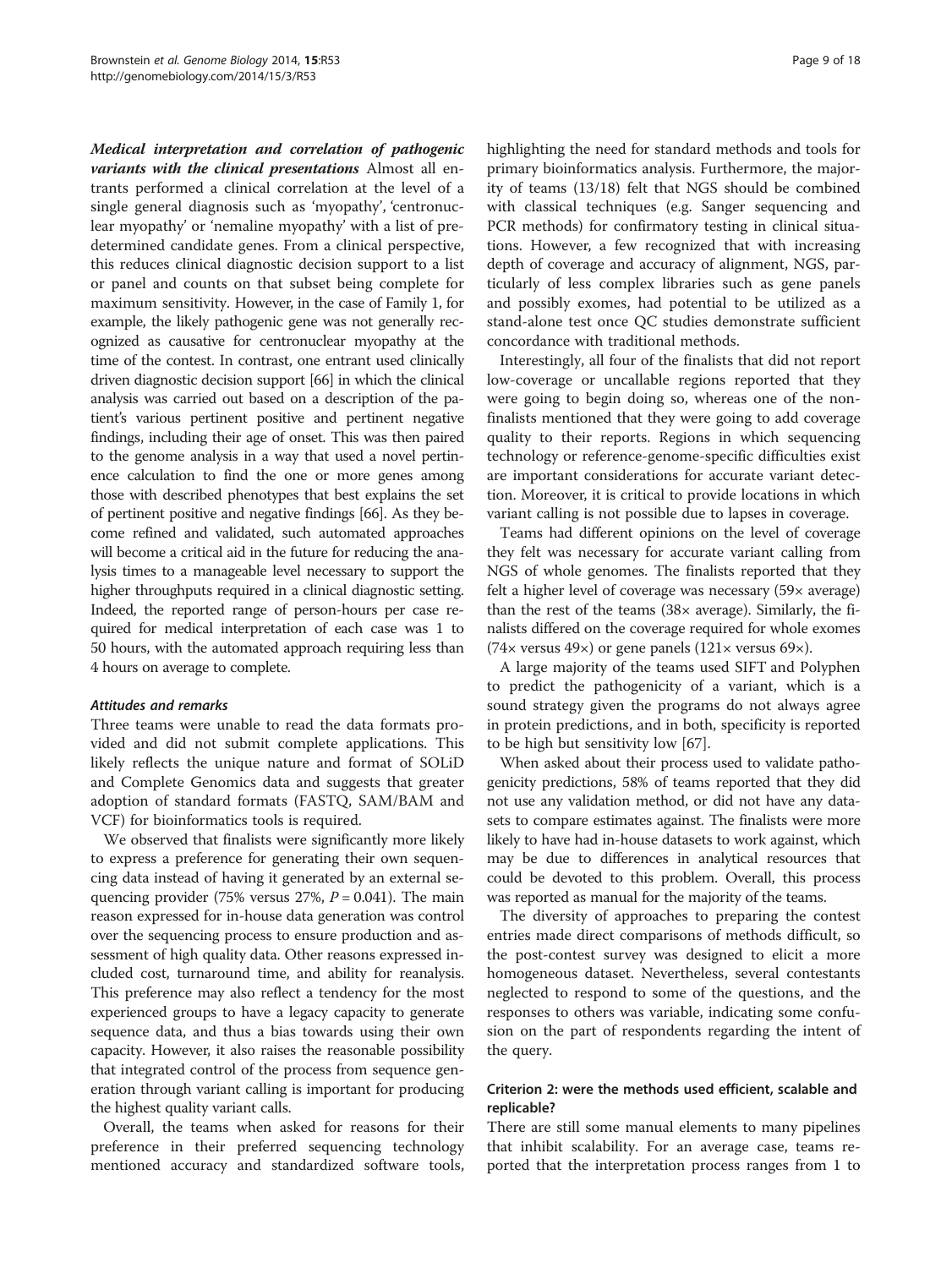50 hours (mean  $15 \pm 16$  hours). For the CLARITY challenge, the time spent was much greater: each case took from 1 to 200 hours (mean  $63 \pm 59$  hours). The average CPU time required for the analyses was difficult to estimate as contestants utilized different approaches, and not every entry was normalized for the number of parallel processors, but contestants reported utilizing  $306 \pm$ 965 CPU hours per case (range 6 to 8,700 hours). Reported costs to run the pipeline also varied considerably ranging from USD 100 to USD 16,000 (average USD  $3,754 \pm 4,589$ , but some contestants were unable to calculate salary costs leading to some lower estimates. Although costs have fallen dramatically, and computational resources are becoming increasingly available, the requirement for manual curation and interpretation of variant lists remains a considerable barrier to scalability, which could inhibit widespread use of NGS exome and genome diagnostics in the clinic if well-validated and substantially automated annotation tools do not emerge.

# Criterion 3: was the interpretive report produced from genomic sequencing understandable and clinically useful? Consent and return of results

When asked about their approach to consenting and return of results in the survey, teams' responses varied considerably. The question was irrelevant for a number of contestants (9/21) whose activities were restricted to research or contract sequencing without direct patient contact. Finalists were more likely to ask patients undergoing WES/WGS to sign a specific consent form or provide specific explanatory materials for the methodology  $(P = 0.057)$ . Finalists were much more likely to detail how they were going to handle incidental (i.e., unanticipated) results  $(P = 0.002)$ . However, only 35% of teams reported that their consent materials include an option for patients to express their preferences around the return of incidental results. Most teams (76%) reported that they did not provide examples of consent and/or explanatory materials for patients with their CLARITY submissions, and since patient interaction was not allowed for the challenge, a number of contestants simply considered the issue moot. However, upon reflection, many teams agreed that including consent and explanatory materials would have strengthened their entries.

Overall, it is notable that most teams' submissions did not include specific consent and explanatory materials, did not detail a predetermined approach for handling incidental results, and did not describe any options for patient preferences. In some cases, survey responses indicated that such materials and plans are used in practice but were not included in the CLARITY Challenge submission because it was not clear that such content was in the scope of the challenge. In other cases, teams reported that they have not developed these materials and plans or they do not routinely focus on this aspect of the process. These findings highlight the fact that these components, though they are essential for the patientfacing implementation of clinical sequencing, are not consistently prioritized or highlighted by many groups involved in the clinical use of NGS.

#### Reporting methods

Reporting methods were not uniform amongst teams. Reporting the accession number for cDNA reference sequences was significantly more frequent in finalists than in non-finalists (87% versus 22%,  $P = 0.009$ ). However, teams did converge on some items: reporting zygosity was standard, with 88% of responding teams doing so. Reporting the genome build was also specified by 72%. That said, the genome build reporting was problematic even among the winning teams; two of the finalists submitted elegant reports, clearly stating the variants found, summarizing the location, the classification and the parental inheritance, with a short interpretation (Figure [1](#page-10-0)). However, the accession numbers reported were different: a different build was used in each report and not specified, so it would take considerable effort to discern whether the two reports were truly referring to the same variants.

#### Clinical reports

Finalists were more likely to present a clinical summary report with their entry, with the trend approaching significance (100% versus 69%,  $P = 0.089$ ). Perhaps in response to recently published guidelines [[68](#page-16-0)], there was striking concordance in interpretation and reporting philosophy, with all finalist and most non-finalist teams gearing their reports towards a clinical geneticist, genetic counselor or non-geneticist clinician. Almost all teams agreed that a non-geneticist clinician should be the target audience of clinical summary reports (75% of finalists and 89% of non-finalists). Finalists were more likely to feel that their clinical summary report could be used in clinical care (100% versus 67%,  $P = 0.08$ ), though there was overall agreement that it was important that NGS studies produce a clinical summary report that can be implemented in the clinic (95% ranked this as 'important' or 'extremely important'). Most of the teams (80%) filtered their variant list by relevance to phenotype, with more successful teams more likely to do so  $(P = 0.074)$ . All teams but one finalist (95%) agreed that filtering the variant list by relevance to phenotype is an appropriate method for communicating information to clinicians.

It is still not commonplace to consult with an expert physician during report preparation, but doing so clearly correlated with success. Only 61% of teams routinely consult with a medical doctor in a relevant disease area. Finalists were significantly more likely to involve clinicians on a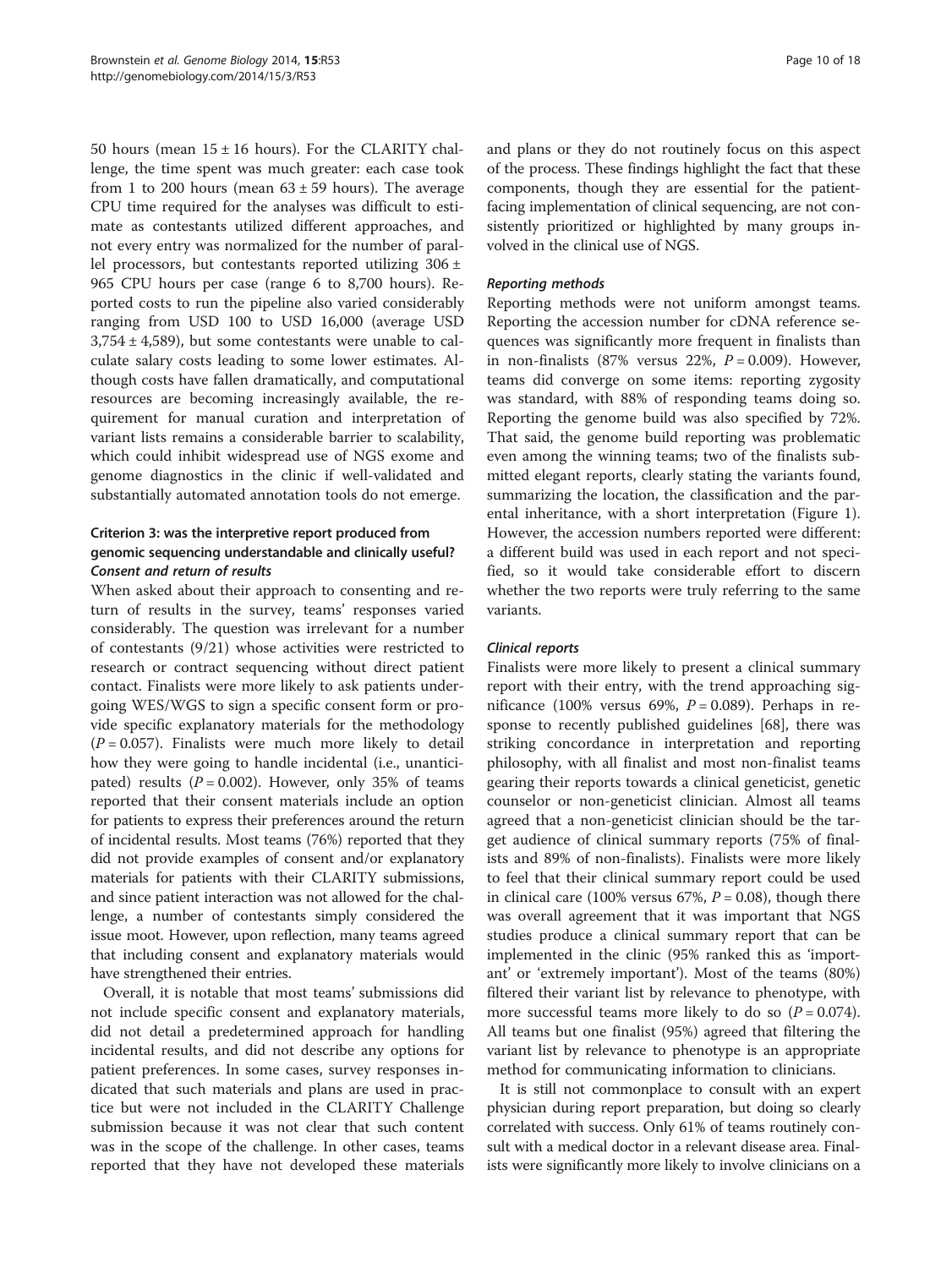<span id="page-10-0"></span>

| surname                                                                                  | $P$ AFFECTED 1-1                                                                                           | Report date                                                                                                                                                                                                                                                                                                                                                                                                                                                                                                                                                                                                                                                                                                                                                                                                                                                                                                                                                                                                                                                                                                                                                                                                                                                                                                                                                                                     |                 | : 30.09.2012                |
|------------------------------------------------------------------------------------------|------------------------------------------------------------------------------------------------------------|-------------------------------------------------------------------------------------------------------------------------------------------------------------------------------------------------------------------------------------------------------------------------------------------------------------------------------------------------------------------------------------------------------------------------------------------------------------------------------------------------------------------------------------------------------------------------------------------------------------------------------------------------------------------------------------------------------------------------------------------------------------------------------------------------------------------------------------------------------------------------------------------------------------------------------------------------------------------------------------------------------------------------------------------------------------------------------------------------------------------------------------------------------------------------------------------------------------------------------------------------------------------------------------------------------------------------------------------------------------------------------------------------|-----------------|-----------------------------|
| Age                                                                                      | $: 10$ years 4 months                                                                                      | Arrival date                                                                                                                                                                                                                                                                                                                                                                                                                                                                                                                                                                                                                                                                                                                                                                                                                                                                                                                                                                                                                                                                                                                                                                                                                                                                                                                                                                                    |                 | : 01.06.2012                |
| Ethnicity / Race                                                                         | : Non-Hispanic / White                                                                                     |                                                                                                                                                                                                                                                                                                                                                                                                                                                                                                                                                                                                                                                                                                                                                                                                                                                                                                                                                                                                                                                                                                                                                                                                                                                                                                                                                                                                 | Sample number   | $: W1-1$                    |
| Gender                                                                                   | : Male                                                                                                     |                                                                                                                                                                                                                                                                                                                                                                                                                                                                                                                                                                                                                                                                                                                                                                                                                                                                                                                                                                                                                                                                                                                                                                                                                                                                                                                                                                                                 | Protocol number | : W1                        |
|                                                                                          |                                                                                                            |                                                                                                                                                                                                                                                                                                                                                                                                                                                                                                                                                                                                                                                                                                                                                                                                                                                                                                                                                                                                                                                                                                                                                                                                                                                                                                                                                                                                 |                 |                             |
| Referring Physician                                                                      | : CLARITY CHALLENGE                                                                                        |                                                                                                                                                                                                                                                                                                                                                                                                                                                                                                                                                                                                                                                                                                                                                                                                                                                                                                                                                                                                                                                                                                                                                                                                                                                                                                                                                                                                 |                 |                             |
| Reason for testing                                                                       | disease in the patient.                                                                                    | : Generalized weakness, motor delay, and head lag from early infancy/birth. Diagnosed with centronuclear myopathy at<br>13 months based on muscle biopsy and clinical exam. Size variability in the fibers. Central nuclei in the small fibers.<br>Feeding difficulties since infancy, nighttime hypoventilation. Very hypotonic when sick. No cardiovascular involvement.<br>Scoliosis. No family history. Whole exome and whole genome analysis have been requested to find out the cause of the                                                                                                                                                                                                                                                                                                                                                                                                                                                                                                                                                                                                                                                                                                                                                                                                                                                                                              |                 |                             |
| Genetic region / Gene : 2q31.2 / TTN                                                     |                                                                                                            |                                                                                                                                                                                                                                                                                                                                                                                                                                                                                                                                                                                                                                                                                                                                                                                                                                                                                                                                                                                                                                                                                                                                                                                                                                                                                                                                                                                                 |                 |                             |
| Genetic variations at<br>gDNA level                                                      |                                                                                                            | : chr2(hg19): g.179487495C>T; AJ277892.2: g.197709G>A; NG_011618.2: g.189656G>A<br>chr2(hg19): g.179629385T>C; AJ277892.2: g.55371A>G; NG_011618.2: g.47766A>G<br>chr2(hg19): g.179506964C>G; AJ277892.2: g.178232G>C; NG_011618.2: g.170187G>C3                                                                                                                                                                                                                                                                                                                                                                                                                                                                                                                                                                                                                                                                                                                                                                                                                                                                                                                                                                                                                                                                                                                                                |                 |                             |
| Genetic variations at<br>cDNA level                                                      |                                                                                                            | : NM_001256850.1: exon 244: c.39893-1G>A (splice acceptor) (maternal)<br>NM_001256850.1: exon 42: c.9857A>G (dbSNP 137: rs200052398) (maternal)<br>NM_001256850.1: exon 220: c.35635G>C (splice donor) (paternal)                                                                                                                                                                                                                                                                                                                                                                                                                                                                                                                                                                                                                                                                                                                                                                                                                                                                                                                                                                                                                                                                                                                                                                               |                 |                             |
| Genetic variations at<br>protein level                                                   |                                                                                                            | : NP_001243779.1 (Q8WZ42): p.P13298Rfs*2 (after Iq-like 88 domain)<br>NP_001243779.1 (Q8WZ42): p.K3286R (dbSNP 137: rs200052398) (at Ig-like 19 domain; disulfide bond)<br>NP_001243779.1 (Q8WZ42): p.V11879Rfs*32 (at PEVK 27 domain)                                                                                                                                                                                                                                                                                                                                                                                                                                                                                                                                                                                                                                                                                                                                                                                                                                                                                                                                                                                                                                                                                                                                                          |                 |                             |
| Interpretation                                                                           |                                                                                                            | Three single nucleotide variations (SNVs) have been detected in the TTN (OMIM *188840) gene of the patient. Two<br>SNVs, c.39893-1G>A and c.9857A>G, were inherited from the same allele of the mother. The third SNV,<br>c.35635G>C, was inherited from the father. The inheritance pattern indicates an autosomal recessive inheritance of<br>variations within the family. The novel maternal variation c.39893-1G>A is at a splice acceptor site, which is predicted<br>to cause exon 244 skipping. This produces a shift in the reading frame, resulting in a missense substitution followed by<br>a premature stop codon. The amino acid sequence is terminated after the Ig-like 88 domain of the TTN protein. The<br>other maternal variation c.9857A>G is predicted to exchange a lysine amino acid residue for an arginine residue at<br>position 3286 which is located at the Ig-like 19 domain. This variation has been reported as a SNP with accession<br>number rs200052398 in dbSNP. The paternal variation c.35635G>C is also novel and found at a splice donor site<br>which is predicted to cause intron 221 inclusion. This produces a shift in the reading frame, resulting in a missense<br>sequence of 31 codons followed by a premature stop codon at PEVK 27 domain of TTN protein. As a result, both copies<br>of the titin protein are predicted to terminate early. |                 |                             |
| <b>Patient Name:</b><br>DOB:<br><b>Lab Accession:</b><br>Pedigree #:<br>Gender:<br>Race: | W1<br>10 <sub>yr</sub><br>Male<br>White                                                                    | Specimen type:<br>Date specimen obtained:<br>Date specimen received:<br>Referring physician<br><b>Referring facility</b><br><b>Referring facility MRN:</b>                                                                                                                                                                                                                                                                                                                                                                                                                                                                                                                                                                                                                                                                                                                                                                                                                                                                                                                                                                                                                                                                                                                                                                                                                                      | 05/01/2012      | DNA from peripheral blood   |
|                                                                                          |                                                                                                            |                                                                                                                                                                                                                                                                                                                                                                                                                                                                                                                                                                                                                                                                                                                                                                                                                                                                                                                                                                                                                                                                                                                                                                                                                                                                                                                                                                                                 |                 |                             |
|                                                                                          | <b>TEST PERFORMED - Exome and Genome Sequencing</b><br><b>INDICATION FOR TEST - Centronuclear myopathy</b> | RESULT: Positive - Variants were identified that are likely to explain the reported phenotype                                                                                                                                                                                                                                                                                                                                                                                                                                                                                                                                                                                                                                                                                                                                                                                                                                                                                                                                                                                                                                                                                                                                                                                                                                                                                                   |                 |                             |
|                                                                                          |                                                                                                            |                                                                                                                                                                                                                                                                                                                                                                                                                                                                                                                                                                                                                                                                                                                                                                                                                                                                                                                                                                                                                                                                                                                                                                                                                                                                                                                                                                                                 |                 |                             |
| <b>DNA VARIANTS:</b><br>Gene<br>Variant                                                  |                                                                                                            | <b>Classification</b>                                                                                                                                                                                                                                                                                                                                                                                                                                                                                                                                                                                                                                                                                                                                                                                                                                                                                                                                                                                                                                                                                                                                                                                                                                                                                                                                                                           |                 | <b>Parental Inheritance</b> |
| TTN                                                                                      | Het c.37112-1G>A (p.?)                                                                                     | Likely Pathogenic                                                                                                                                                                                                                                                                                                                                                                                                                                                                                                                                                                                                                                                                                                                                                                                                                                                                                                                                                                                                                                                                                                                                                                                                                                                                                                                                                                               |                 | Maternal                    |
| TTN                                                                                      | Het c.32854G>C (p.?)                                                                                       | Uncertain Significance - Likely Pathogenic                                                                                                                                                                                                                                                                                                                                                                                                                                                                                                                                                                                                                                                                                                                                                                                                                                                                                                                                                                                                                                                                                                                                                                                                                                                                                                                                                      |                 | Paternal                    |
| CLIP1<br>within them cannot be fully excluded.                                           | Het c.3258G>T (p.Gln1086His)                                                                               | Uncertain Significance<br><b>INTERPRETATION SUMMARY:</b> Candidate variants from genome and exome sequencing were analyzed with<br>consideration for possible de novo or recessive causes of a rare Mendelian disease. No rare variants were identified in<br>genes known to be associated with centronuclear myopathy (DNM2, MYF6, MTM1, BIN1). Insufficient sequencing data<br>was obtained for 8% of the coding regions for these genes, and therefore the presence of a rare or pathogenic variant                                                                                                                                                                                                                                                                                                                                                                                                                                                                                                                                                                                                                                                                                                                                                                                                                                                                                          |                 | de novo                     |
|                                                                                          |                                                                                                            |                                                                                                                                                                                                                                                                                                                                                                                                                                                                                                                                                                                                                                                                                                                                                                                                                                                                                                                                                                                                                                                                                                                                                                                                                                                                                                                                                                                                 |                 |                             |
|                                                                                          |                                                                                                            | Figure 1 Representative clinical report from two of the finalist teams (A and B). Desirable elements include subject demographics,                                                                                                                                                                                                                                                                                                                                                                                                                                                                                                                                                                                                                                                                                                                                                                                                                                                                                                                                                                                                                                                                                                                                                                                                                                                              |                 |                             |
|                                                                                          |                                                                                                            | indication for testing, use of HUGO-approved gene symbols, specification of the relevant variants at the genomic DNA, cDNA and protein levels                                                                                                                                                                                                                                                                                                                                                                                                                                                                                                                                                                                                                                                                                                                                                                                                                                                                                                                                                                                                                                                                                                                                                                                                                                                   |                 |                             |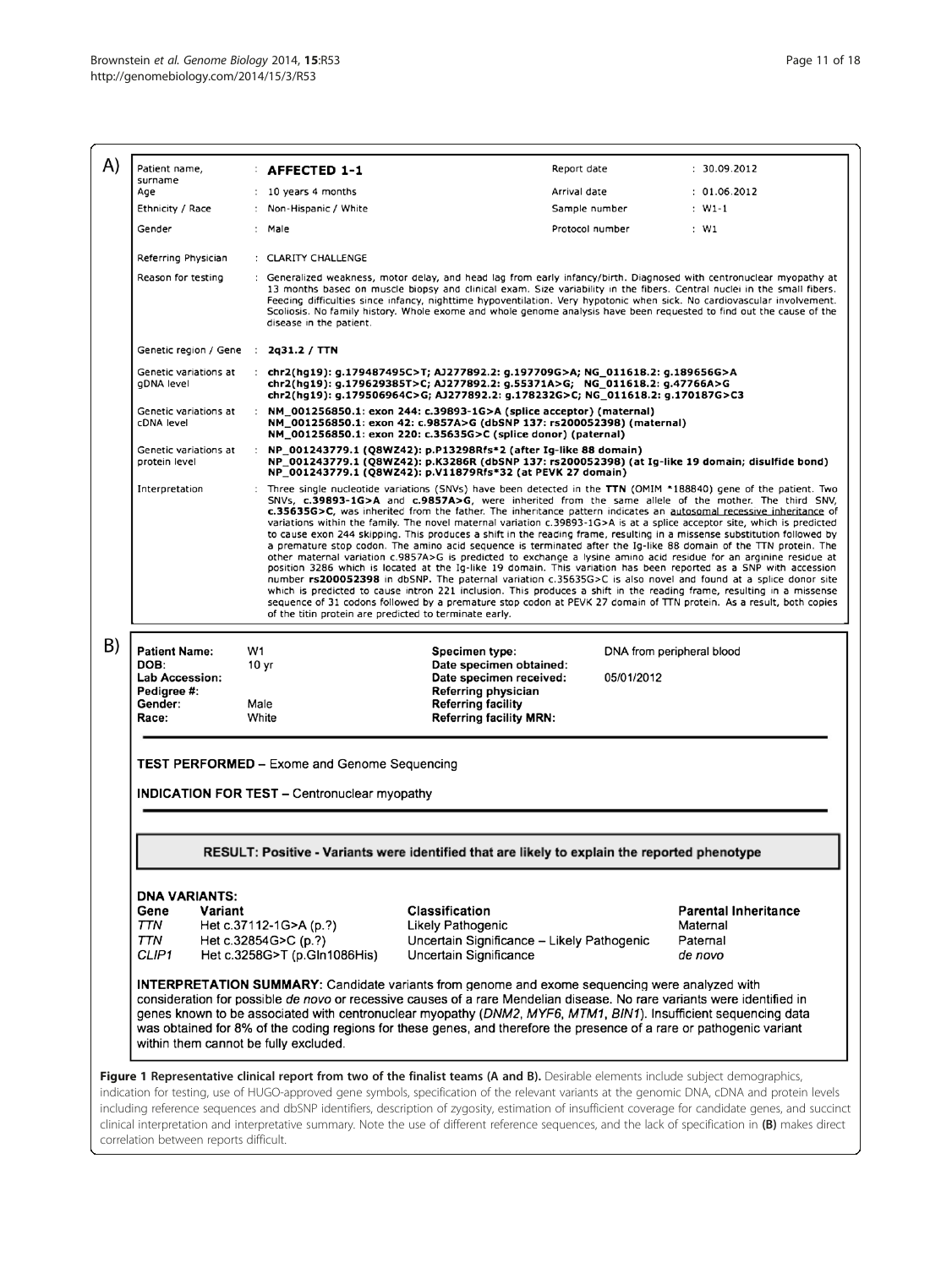regular basis (100% versus 36%,  $P = 0.001$ ). Perhaps related, in their reports prior to the survey, all but one of the finalists considered the hearing loss to be a separate phenotype from the myopathy in Family 1, while only 36% of the less successful teams did  $(P = 0.059)$ . Of those who considered the separate phenotype, 75% of finalists and 63% of non-finalists considered its genetic basis.

# Conclusions

#### Overall convergence and agreement across the finalists

Overall concordance among the teams in the development of variant lists was remarkable given the dozens of available measurement and analytical components of NGS pipelines and the hundreds of thousands of variants harbored by the genomes of the families. Despite the many paths that could be taken, the finalists utilized much the same philosophy and tools in processing the data and generating variant calls, and there were often minimal differences between finalist and non-finalist teams in the large lists of potentially pathogenic variants. A caveat of our study design was the choice of sequencing technologies, as Illumina platforms now account for a greater proportion of clinical studies than either SOLiD or Complete Genomics-based studies. Eight groups analyzed only the SOLiD WES data and four restricted their analysis to the Complete Genomics WGS data, often because of real or perceived difficulties with converting the extensible sequence format from the SOLiD runs into generic FASTQ files that would run on BWA, or unfamiliarity with the proprietary Complete Genomics data formats. However, as many aspects of the analytical pipelines, including variant calling and annotation, pathogenicity prediction, medical interpretation and reporting methods, are platform independent, most results discussed here should be generally applicable even as sequencing technology continues to evolve.

A number of teams preferred to recompute alignments, even though vendor alignment data was supplied, showing a preference for control over the analysis process and methods, and to ensure high quality results. Furthermore, a subset of teams for the same reasons expressed a preference for generating sequencing data in-house with higher coverage.

The selection of bioinformatic tools used by the teams did not appear to differ greatly. Tools for variant calling centered on GATK and/or SAMtools. Of the teams, 80% performed variant filtering or recalibration after initial calls were made. It is difficult to evaluate the need for recomputing alignment, performing indel realignment, variant filtering, or recalibration, given the small number of samples in this exercise. Fewer teams reported regions with insufficient coverage or data quality, only 42% overall. Without this information, it is impossible to evaluate the sensitivity of any NGS-based testing, making this an area requiring further development throughout the field.

Use of reference datasets (1000 Genomes, dbSNP, Hap-Map, NHLBI Go ESP and OMNI), and annotation databases (OMIM, Uniprot, SeattleSeq, SNPedia, ClinVar, PharmGKB, Human Gene Mutation Database, dbNSFP and in-house annotations) revealed considerable consensus and uniformity across entries. This shows the preference for a wide variety of rich data sources to maximize power to understand how to prioritize and contextualize variants in the presence of known information. Annovar was the most common annotation tool, with Ingenuity also used frequently. SIFT and Polyphen were overwhelmingly used to predict pathogenicity of missense changes.

Supplementary analyses that were more likely to be employed by successful teams included consideration of allele frequency, conservation of amino acid sequence across species (for coding variants), use of splicing prediction algorithms, and assessment of transcription factor binding sites (non-coding variants). Finalists were more likely to have in-house datasets to validate pathogenicity estimates. The use of in-house datasets to serve as validation sets for estimates of pathogenicity shows the need for a large, publicly available database for this purpose.

Methods and results diverged more widely in the medical interpretation of the variant lists and correlation of variants with the clinical presentations and the medical literature. Nearly half of the teams rated their process to determine pathogenicity as 'manual', while the mean time per case was over 10 hours, underscoring the need for standardized automated processes. Some teams have made progress towards automating this process – e.g., Genomatix's automated literature search tool; LitInspector [\[69](#page-16-0)] was noted by judges and other teams alike as being best in class. Some teams mentioned a desire to utilize such methods in their own pipelines. SimulConsult was able to determine most variants with minimal manual effort and less hours per case than average, providing a tremendous potential advantage in high throughput clinical environments. The ability to automate the genome–phenome correlations is a key capability that can make the difference between an analysis that can become part of clinical care and an analysis that is only practical in a research setting of gene discovery.

#### Patient choice

Questions of patient preference and the responsibilities of laboratories to return incidental findings are a controversial and rapidly evolving area [\[70](#page-16-0)]. The team from Iowa highlighted the importance of patient preferences in defining the style of their reports. This represents an open challenge to the medical community to decide whether future reports should take into account patient preferences or defer to a more paternalistic model of clinically indicated disclosure. In terms of clinical reports and return of results, finalists were more likely to have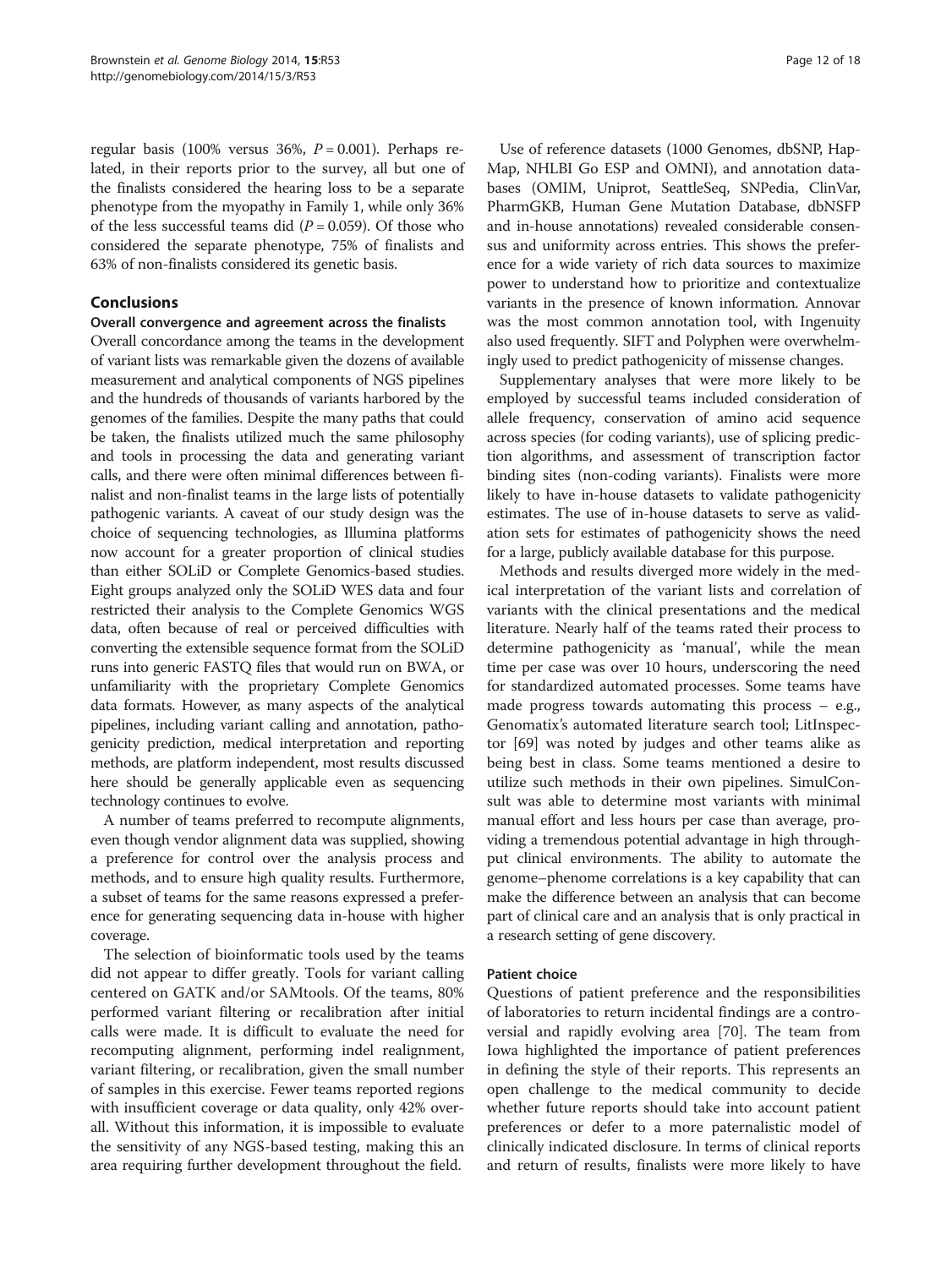consent or explanatory materials, and have a plan for incidental result return. Regardless, upon being surveyed, there was general agreement amongst all teams that clinical reports should be geared towards a clinical geneticist, genetic counselor, or non-geneticist clinician.

#### Variability of detection power

The fact that only two teams identified all the likely causative mutations, despite using generally similar approaches, demonstrates the need for consistency and rigor in approaches to variant interpretation. There is room for tuning the tradeoffs in sensitivity, specificity and number of etiologic hypotheses being tested that would benefit many teams performing NGS interpretation. Currently, there is little consensus on the thresholds used by various teams to determine pathogenicity of potential disease-causing variants. In some cases contestants explicitly excluded variants as potentially causative due to the belief that they were likely sequencing or variant-calling false positives or benign variants that, although occurring naturally, are not disease causing or not solely disease causing. Several groups, for example, noted that in Family 3 the proband carries multiple variants in the OBSCN gene, and that any diagnosis based upon variants in this gene must therefore be viewed cautiously.

The titin gene, TTN, presented a similar dilemma as multiple potentially pathogenic variants were detected in both Families 1 and 3. Nevertheless, successful teams recognized the probable causative nature of the TTN variants in Family 1 based on the fact that one was a published pathogenic change previously reported to cause dilated cardiomyopathy [\[71](#page-17-0)] and the second mutation was predicted to alter splicing. The winning team also cited a conference abstract, then available on the web [[72](#page-17-0)] and now published [\[23](#page-15-0)], describing a parallel study of a cohort of patients with centronuclear myopathy with validated mutations in the TTN gene. Thus, the ability to correlate genomic results with emerging literature, almost in real time, provided the determining factor between making the correct call or not, and highlights the potential power of retrospectively revising reports as new research results become available: i.e., the concept of 'revisibility'.

The two GJB2 gene variants identified as causative for sensorineural hearing loss for the proband in Family 1 had been clinically confirmed prior to the contest, but were not disclosed to the participants, and therefore served as a validated disease-causing variant set. Six groups identified and reported these mutations as likely responsible for the sensorineural hearing loss. The way teams dealt with the reported hearing loss in Family 1 is illustrative of variation in their understanding of the clinical phenotypes, as well as their views on reporting incidental findings. Two groups considered that the defect was likely part of the myopathic phenotype, while

seven others considered the GJB2 mutations to be incidental, and hence did not look for or report them, because, even though the audiometry results were detailed in the clinical records, the hearing deficit was not listed as part of the primary diagnosis.

#### Pre-test differential diagnosis is needed

Fourteen of 19 teams reported having a medical geneticist on board and another included a physician partner, but four teams among the non-finalists did not have a medical expert. The fact that many teams did not appreciate the significance of GJB2 mutations for Patient 1 suggests that additional detailed input from medical experts reviewing the clinical data would have been beneficial, highlighting the need to have a clinician with genetics expertise involved in preparing a carefully considered pre-test differential diagnosis.

#### Emergence of standard of care

Implied by the convergent methods across the leading contestants is that there is a de facto consensus of experts for interpretation of NGS. This represents a signal opportunity to codify and make this consensus explicit to ensure the greater safety and accelerated commoditization of NGS. Aspects that still need attention and further development before becoming part of the standard of care include robust family-aware zygosity calling, coverage estimation and reporting, splice site prediction and analysis, and automation of genome–phenome interpretation.

While there has been rapid progress in the development and characterization of each of the individual components of the analysis, interpretation, and reporting pipeline, there is not yet a set of best practices that can be applied to the entire 'end-to-end' process of genomic measurement and interpretation. Genomic medicine will require such consensus and standardization to achieve widespread, routine, and reliable clinical use. While, eventually, organizations such as the American College of Medical Genetics and the College of American Pathologists will promulgate standards to be used in the management and accreditation of laboratories, it was the intention of the CLARITY challenge to help identify the emerging forerunners of such standards, and accelerate their development. The general feedback among contestants has been very positive and the stimulus for these groups and the entire industry to generate more and better tools and reports for molecular diagnosis has truly been achieved, also clearly documented by the number of participants.

In summary, the contest highlighted: a) the relative uniformity of methods employed for alignment, variant calling, and pathogenicity prediction; b) the need to continue developing publicly available reference genome databases; c) the need for more attention to coverage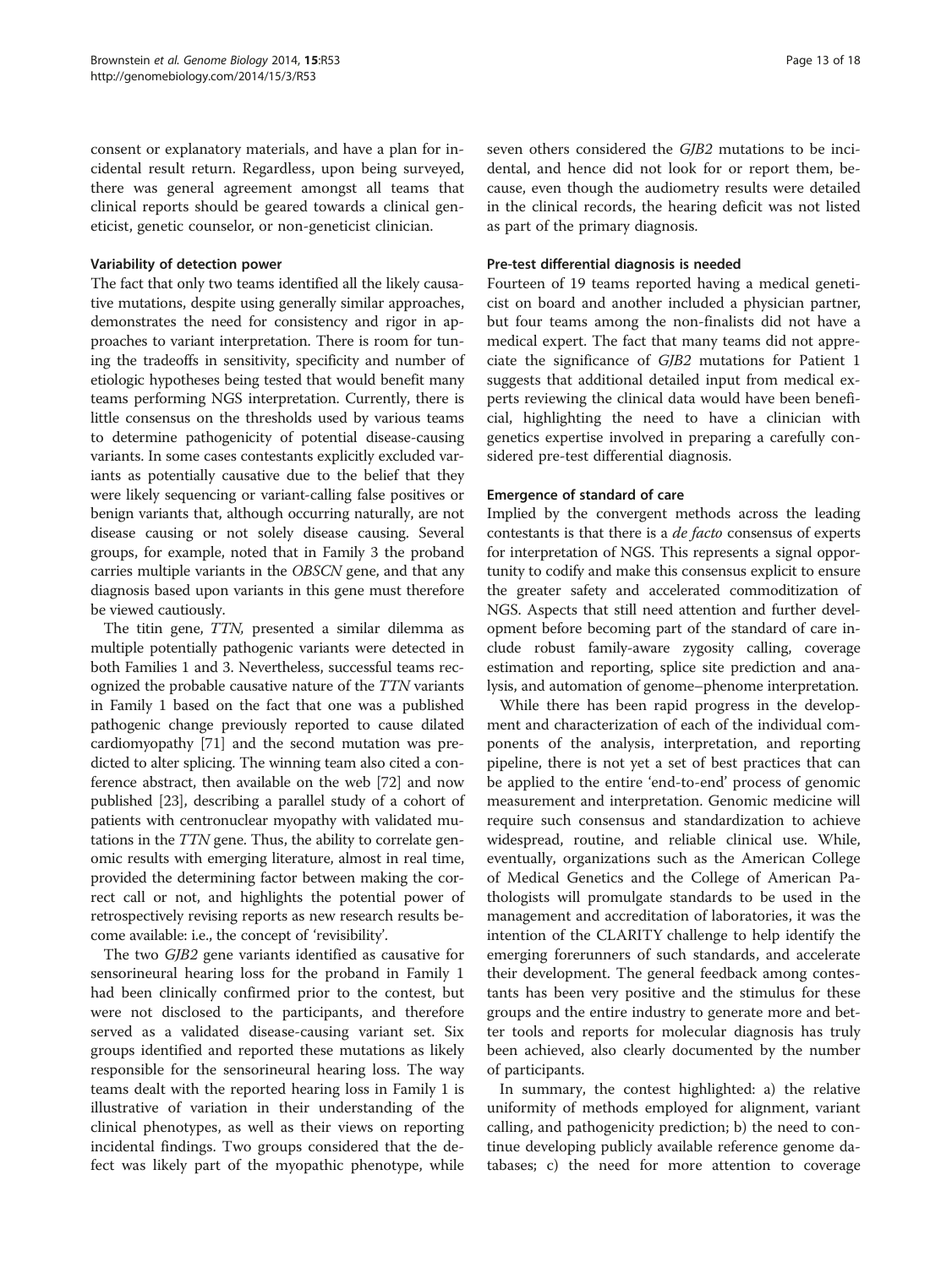<span id="page-13-0"></span>analysis and estimation of false negative rates for candidate genes; d) the need for greater attention to the development of clear, concise clinical reports, with common elements such as use of reference accession numbers and genome builds, consistent criteria for definition of pathogenicity (or degree of uncertainty); e) the value of input from medical experts who could correlate the reported phenotypic elements with the expanding literature on genes and gene function; and f) the importance of clinical genetics expertise in identifying candidate families for testing. Given the labor-intensive nature of variant analysis and clinical report generation, attention to automated genome–phenome analysis based on methods for literature mining and curation, as well as variant assessment, is a pressing need that will improve reproducibility and scalability of genomic-level analyses in the future.

# Materials and methods

# Subject recruitment and informed consent

Probands with rare medical conditions of apparent, but unknown, genetic etiology were identified through the Manton Center for Orphan Disease Research and their families were approached about participation in the contest. Every subject who provided clinical information and DNA specimens for analysis first provided informed consent through Protocol IRB-P00000167 under the supervision of the Boston Children's Hospital IRB. Under the terms of this protocol, the distribution of the complete genome and exome sequences was restricted to contest organizers and qualified contestants, who all signed legal agreements to protect the privacy of the participants and pledges to return or destroy the sequences at the conclusion of the contest. Because of the risk of detection of incidental findings not related to the specific medical conditions identified in the clinical descriptions, and the fact that some participants might be publicly identified through publicity related to the Challenge, the IRB precluded any possibility of public dissemination of the raw genomic sequences. All clinical and molecular datasets were de-identified prior to distribution to the contestants, and any identifiers included in the contest entries and additional files are pseudonyms or codes with no relationships to the participants' actual protected health information as defined by the HIPAA Privacy Rule of the US Department of Health and Human Services [\[73\]](#page-17-0).

# Contest judging

Contest entries were evaluated by an independent group of six judges not affiliated with the contest organizers (ISK, AHB and DMM). Judges represented a diverse array of disciplines, including computer science and bioinformatics (PN, DM Jr and PS), medical/human genetics (J Majzoub and HFW), and clinical diagnostics (EL). Judges were asked to evaluate all aspects of the entries, but to pay particular attention to their areas of expertise. Final selection of winners was achieved by consensus among the six independent judges and was largely based on evaluation of three main criteria:

- 1. What methods did each team use to analyze and interpret the genome sequences?
- 2. Were the methods used efficient, scalable and replicable?
- 3. Was the interpretive report produced from genomic sequencing understandable and clinically useful?

Although identification of the 'correct' likely causative mutations for each family was considered, this was not an overriding factor, especially in light of the fact that the mutations for each family were not previously known and in some cases the results remain uncertain and fall into the realm of ongoing research. As it was, multiple genes were listed as possibly causative for all families (25 for Family 1, 42 for Family 2 and 29 for Family 3).

#### Post-contest data collection and analysis

After the finalists and winners were declared, all teams were sent a packet including a structured survey of contestants' methods and practices and copies of the winning three teams' entries. The purpose of the survey was to provide uniformity in data for summarization and allow for self-assessment of each team's entries relative to the winning entries. Of 23 groups that submitted contest entries, 21 (91%) returned the survey. A follow-up survey in response to reviewers' suggestions resulted in a 100% response rate for the 23 contestants. The complete set of survey questions and aggregate responses are provided as Additional file 4. Statistical analyses were performed using the computing environment R [\[74](#page-17-0)] and all reported  $P$  values are from unpaired  $t$ -tests.

# Additional files

[Additional file 1:](http://www.biomedcentral.com/content/supplementary/gb-2014-15-3-r53-S1.zip) The complete entry from the Brigham and Woman's Team containing seven PDF files, six PNG image files, and one XLS table. [Additional file 2:](http://www.biomedcentral.com/content/supplementary/gb-2014-15-3-r53-S2.zip) The entry from the Genomatix/CeGaT/University Hospital of Bonn team containing five PDF files and six XLS tables. [Additional file 3:](http://www.biomedcentral.com/content/supplementary/gb-2014-15-3-r53-S3.pdf) The entry from the University of Iowa. [Additional file 4:](http://www.biomedcentral.com/content/supplementary/gb-2014-15-3-r53-S4.xlsx) Individual and aggregated results from questions in the structured surveys of contestants' practices. Responses are broken down into separate sheets according to category as follows: PART

A: Consenting and explanatory materials for whole exome/genome sequencing technology. PART B: About your summary clinical report. PART C: Interpretive reports. PART D: Revisible reporting. PART E: Variant identification. PART F: Data analysis. PART G: Validation of analytical tools. PART H: Methods predicting variant pathogenicity. PART I: From variants to phenotype. PART J: Overall impressions and team composition. PART K: Follow-up questions, costs and sensitivity.

#### Abbreviations

CLARITY: Children's Leadership Award for the Reliable Interpretation and Appropriate Transmission of Your Genomic Information; GATK: Gene Analysis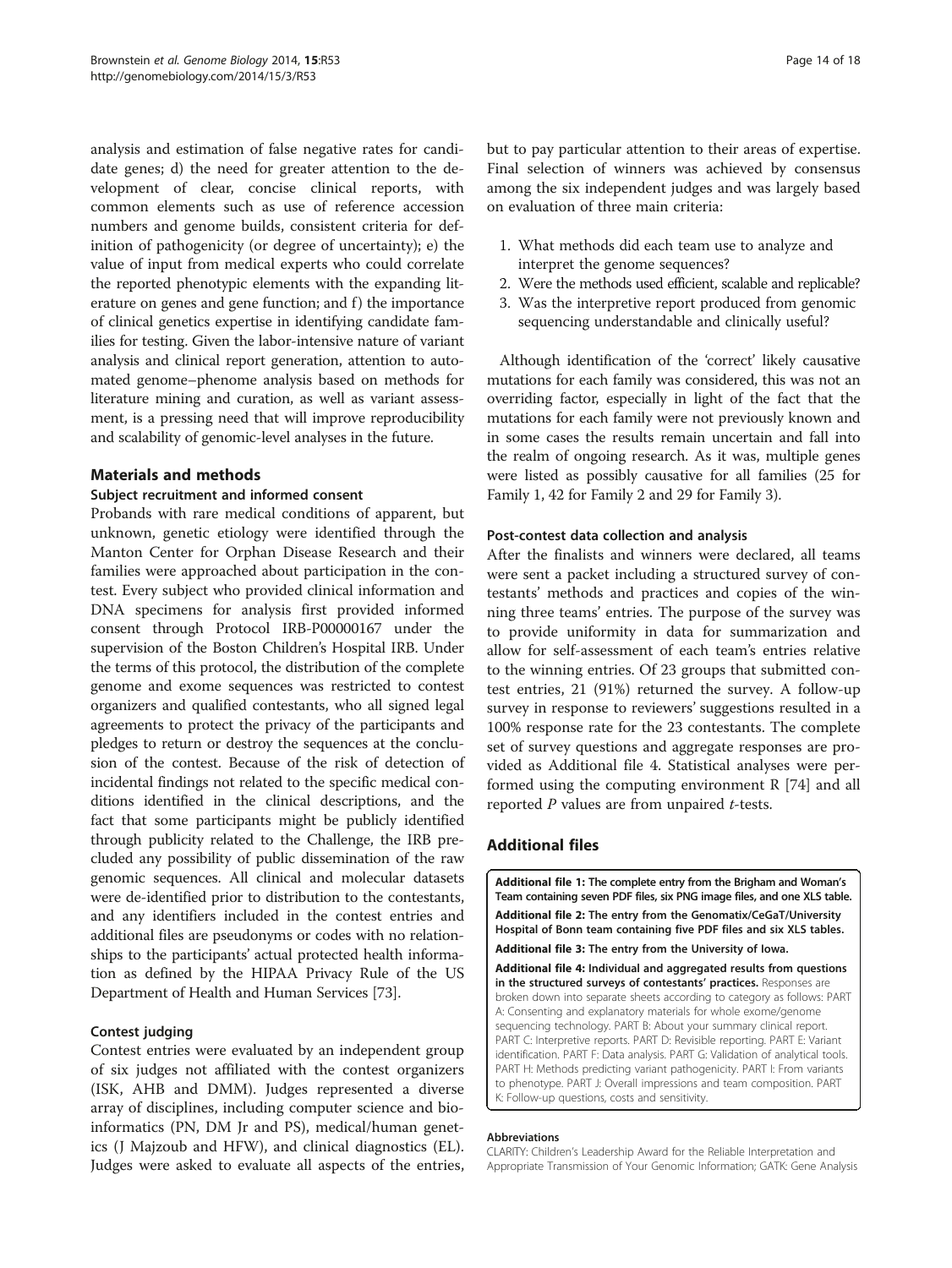Toolkit; IRB: Institutional Review Board; NGS: next generation sequencing; OMIM: Online Mendelian Inheritance in Man; PCR: polymerase chain reaction; QC: quality control; SNP: single nucleotide polymorphism; WES: whole exome sequencing; WGS: whole genome sequencing.

#### Competing interests

BM is an employee of, and holds an equity stake in, Life Technologies, Inc. EL is an employee of the University of Utah, with an assignment as medical director at ARUP Laboratories and receives consulting fees from Complete Genomics. DM Jr is an employee of, and holds an equity stake in, Cerner Corp. HD, BHF, MSL, IL, HMM and HLR are employees of the Laboratory for Molecular Medicine of the Partners Healthcare Center for Personalized Genetic Medicine. HLR sits on advisory boards for BioBase, Clinical Future, Complete Genomics, GenomeQuest, Ingenuity, Knome and Omicia. BHF holds an equity stake in InVitae Corporation. C Gugenmus, A Hahn and BK are or were employees of Genomatix GmbH. MS, J Supper and M Menzel are employees of CeGaT GmbH. SB is an employee of, and holds an equity stake in, CeGaT GmbH. PF is an employee of the Children's Hospital Reutlingen and is on the scientific advisory board of CeGaT GmbH. SP is a member of the scientific advisory board of CeGaT GmbH, Tübingen, Germany. MMS is an employee of and holds an equity stake in SimulConsult. AT holds an equity stake in Cypher Genomics, Inc. WZ was an employee of Sanofi SA. LZ, K Blair and DK are employees of, and hold equity stakes in, Seven Bridges Genomics, Inc. M Cariaso and GGL are principals of River Road Bio. PCN holds an equity stake in Illumina, Inc. DRR is an employee of Ingenuity Systems. YB and YH are employees of, and hold equity stakes in, Regeneron Pharmaceuticals, Inc. MGR and EK are employees of, and hold an equity stake in, Omicia. M Cargil, RKH and JMS are employees of, and hold equity stakes in, InVitae Corporation. ZIA is an employee of, and holds an equity stake in, Novocraft Technologies Sdn Bhd. The remaining authors have not declared any competing interests.

#### Authors' contributions

ISK, AHB and DMM conceived of, organized and ran the Challenge. CAB conducted and analyzed the post-challenge survey. NH, BM, TWY and LJL analyzed bioinformatic approaches. KCF coordinated the Challenge and collected data. ETD, MCT and AHB ascertained and recruited the subject families. CAB, MCT, SKS and ENP analyzed contest entries. IAH analyzed aspects of the entries regarding reporting of consent and return of results. EL, J Majzoub, PN, DM Jr, PS and HFW judged the Challenge and reported on the entries. NJM, RT, RSF, SWY and LM referred the families and provided and analyzed clinical data. SRS, IA, CACassa, PIWdB, HD, WF, LF, BHF, MAG, REH, KL, MSL, ML, IL, DGM, HMM, MFM, PPP, SR, HLR, R Soemedi, NOS, SV, J Supper, C Gugenmus, BK, AHahn, MS, M Menzel, SB, PF, MD, MB, SP, RJHS, JLA, JH, KR, VCS, EMS, TB, EAB-Z, TAB, BD, APD, DLK, TES, AES, R Sompallae, KW, AGB, EE, KM, SAM, OAS, PT, AB, CACampbell, JWH, AK, TM, KP, TW, DVD, HA, K Booth, NM, MMS, MSW, GT, PW, DC, SFB, GH, DLT, KLM, D Newsom, CRP, ATR, AM, LL, AP, BP, AT, AW, MH, AA, JML, M Magnusson, D Nilsson, HS, FT, C Gilissen, AHoischen, BVB, HY, MN, WZ, J Sager, LZ, K Blair, DK, MCariaso, GGL, AJ, SA, PCN, KSS, SK, VV, OI, EH, EF, NS, GG, JCR, JC, HCC, DM Jr, SAA, LR, DRR, FASL, MLGG, CTC, YB, YH, FF, YZ, ZW, JB, JMGL, DGL, JL, MCR, IV, MGR, FMDLV, EK, MCargill, RKH, JMS, GJL, DAS, BEB, BMM, KE, MY, HZ, LH, XC, XY, MChen, CL, CY, MG, PL, YK, ACA, ZIA, KMB, DEB, PMKG, AMI, BMK, J Majewski, CRM, JSP, SLS, MES and J Schwartzentruber were contestants who participated in the Challenge, reported on their standard practices, and contributed comments and material for the manuscript. CAB and AHB drafted the manuscript. NH, SKS, IAH, EL, J Majzoub, PN, DM Jr, PS, HFW, NJM, ISK and DMM contributed to drafting the manuscript. All authors read and approved the final manuscript.

#### Acknowledgements

This work was supported by funds provided through the Gene Partnership and the Manton Center for Orphan Disease Research at Boston Children's Hospital and the Center for Biomedical Informatics at Harvard Medical School and by generous donations in-kind of genomic sequencing services by Life Technologies (Carlsbad, CA, USA) and Complete Genomics (Mountain View, CA, USA). All the authors would especially like to thank the families for their participation and resulting critical contributions to this study. The study organizers would also like to thank Elizabeth Andrews and Keri Steadman for seminal contributions to the contest planning, Peter Kang for assistance tabulating patient phenotypes, Lindsay Swanson for assistance with return of

results, and Elizabeth Torosian for help with manuscript preparation. This manuscript is dedicated to the memory of David Newsom.

#### Author details

<sup>1</sup> Division of Genetics and Genomics, The Research Connection and The Manton Center for Orphan Disease Research, Boston Children's Hospital, Harvard Medical School, Boston, MA, USA. <sup>2</sup>Claritas Genomics, Boston, MA, USA. <sup>3</sup> Life Technologies, Carlsbad, CA, USA. <sup>4</sup> Center for Biomedical Informatics, Harvard Medical School, Boston, MA, USA. <sup>5</sup>University of Utah School of Medicine, ARUP Laboratories, Salt Lake City, UT, USA. <sup>6</sup>Division of Endocrinology, Boston Children's Hospital, Harvard Medical School, Boston, MA, USA.<sup>7</sup> Microsoft Health Solutions Group, Microsoft Corporation, Seattle WA, USA. <sup>8</sup>Medical Informatics, Cerner Corporation, Kansas City, MO, USA.<br><sup>9</sup>Department of Electrical Engineering and Computer Science, Massachus <sup>9</sup>Department of Electrical Engineering and Computer Science, Massachusetts Institute of Technology, Cambridge, MA, USA. <sup>10</sup>Duke Institute for Genome Sciences & Policy, Duke University, Durham, NC, USA. <sup>11</sup>Department of Medical Genetics, Children's Hospitals and Clinics of Minnesota, Minneapolis, MN, USA. 12Division of Neurology, Nemours Children's Hospital, Orlando, FL, USA. 13Division of Neurology, Children's Hospital of Philadelphia, and Department of Neurology, Perelmen School of Medicine, University of<br>Pennsylvania, Philadelphia, PA, USA. <sup>14</sup>Division of Neurology, Children's Hospital of Philadelphia, Philadelphia, PA, USA. <sup>15</sup>Division of Genetics, Brigham and Woman's Hospital, Harvard Medical School, Boston, MA, USA.<br><sup>16</sup>Department of Medical Genetics, University Medical Center Utrecht, Utrecht, The Netherlands. <sup>17</sup>Laboratory for Molecular Medicine, Partners Healthcare Center for Personalized Genetic Medicine, Brigham and Woman's Hospital, Harvard Medical School, Boston, MA, USA. <sup>18</sup>Center for Biological Sequence Analysis, Department of Systems Biology, Technical University of Denmark, Lyngby, Denmark. 19Center for Computational Molecular Biology, Brown University, Providence, RI, USA. <sup>20</sup>Department of Genetics, Harvard Medical School, Boston, MA, USA. 21Pediatric Surgical Research Laboratories, Massachusetts General Hospital, Harvard Medical School, Boston, MA, USA. <sup>22</sup>Analytic and Translational Genetics Unit, Massachusetts General Hospital, Harvard Medical School, Boston, MA, USA.<sup>23</sup>Division of Endocrinology and Center for Basic and Translational Obesity Research, Children's Hospital Boston, Boston, MA, USA. 24Genomatix Software GmbH, Bayerstr 85a, Munich, Germany. 25CeGaT GmbH, Paul-Ehrlich-Str. 17,

Tübingen, Germany. <sup>26</sup>Children's Hospital Reutlingen, Reutlingen, Germany.<br><sup>27</sup>Department of Prostate Cancer Research, Institute of Pathology, University Hospital of Bonn, Bonn, Germany. <sup>28</sup>Iowa Institute of Human Genetics, Carver College of Medicine, The University of Iowa, Iowa City, IA, USA. <sup>29</sup>Iowa Institute of Human Genetics, College of Liberal Arts and Sciences, The University of Iowa, Iowa City, IA, USA. <sup>30</sup>Iowa Institute of Human Genetics, Department of Epidemiology, College of Public Health, The University of Iowa, Iowa City, IA, USA. 31Howard Hughes Medical Institute, University of Iowa, Iowa City, IA, USA. <sup>32</sup>Iowa Institute of Human Genetics, College of Engineering, The University of Iowa, Iowa City, IA, USA. <sup>33</sup>Iowa Institute of Human Genetics, Department of Biostatistics, College of Public Health, The<br>University of Iowa, Iowa City, IA, USA. <sup>34</sup>SimulConsult, Chestnut Hill, MA, USA. <sup>35</sup>Geisinger Health System, Danville, PA, USA. <sup>36</sup>Nationwide Children's Hospital, Department of Pediatrics, The Ohio State University, Columbus, Ohio, USA. 37Clinical Institute of Medical Genetics, Department of Obstetrics and Gynecology, University Medical Centre Ljubljana, Ljubljana, Slovenia. <sup>38</sup>The Scripps Translational Science Institute, The Scripps Research Institute, La Jolla, CA, USA. <sup>39</sup>Department of Molecular Medicine and Surgery, Science for Life Laboratory, Karolinska Institutet, Stockholm, Sweden. <sup>40</sup>Centre for Inherited Metabolic Disorders, Karolinska University Hospital, Stockholm, Sweden. 41Center for Molecular Medicine, Karolinska Institutet, Stockholm, Sweden. <sup>42</sup>Science for Life Laboratory, Department of Biochemistry and Biophysics, Stockholm University, Stockholm, Sweden. <sup>43</sup>School of Biotechnology, Science for Life Laboratory, Royal Institute of Technology, Stockholm, Sweden. 44Department of Biosciences and Nutrition, Karolinska Institutet, Huddinge, Sweden. 45Department of Clinical Genetics, Karolinska University Hospital, Stockholm, Sweden. 46Department of Human Genetics, Radboud University Nijmegen Medical Centre, Nijmegen, The Netherlands. 47Sanofi, Cambridge, MA, USA. 48Seven Bridges Genomics Inc, Cambridge, MA, USA. <sup>49</sup>River Road Bio, Potomac, MD, USA. <sup>50</sup>Computational and Mathematical Biology Genome Institute of Singapore, A\*STAR, Singapore, Singapore. <sup>51</sup>Strand Life Sciences, Bangalore, India. <sup>52</sup>Tel Aviv University, Tel Aviv, Israel. <sup>53</sup>Institute for Systems Biology, Seattle, WA, USA. <sup>54</sup>Ingenuity Systems, Redwood City, California, USA.<sup>55</sup>University of Texas Graduate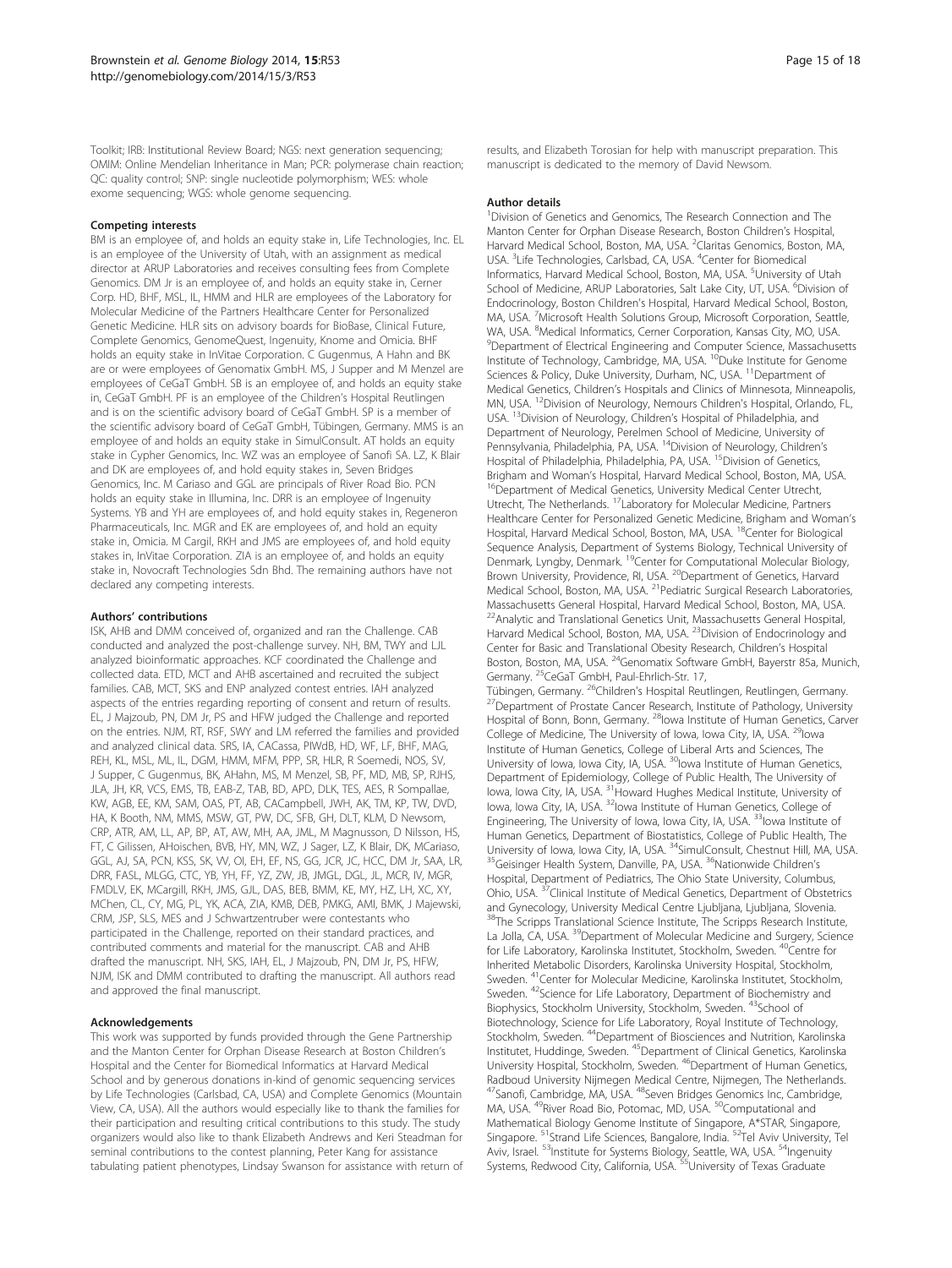<span id="page-15-0"></span>School of Biomedical Sciences, Department of Epidemiology, University of Texas M. D. Anderson Cancer Center, Houston, TX, USA. <sup>56</sup> Division of Next Generation Sequencing, Center for Molecular Imaging, The Brown Foundation Institute of Molecular Medicine, UTHealth, Houston, TX, USA. 57Department of Molecular and Human Genetics, Baylor College of Medicine, Houston, TX, USA. <sup>58</sup>Regeneron Pharmaceuticals Inc, Tarrytown, NY, USA.<br><sup>59</sup>Stem Cell Biology and Regenerative Medicine, School of Medicine, Stanford University, Palo Alto, CA, USA. <sup>60</sup>National Heart Lung and Blood Institute, National Institutes of Health, Bethesda, MD, USA. <sup>61</sup>Instituto de Biomedicina y Biotecnología de Cantabria-IBBTEC, Santander, Cantabria, Spain. <sup>62</sup>Consejo Superior de Investigaciones Científicasl (CSIC), Santander, Cantabria, Spain. 63Universidad de Cantabria, Santander, Cantabria, Spain. 64SODERCAN, Santander, Cantabria, Spain. <sup>65</sup>Departamento de Biología Molecular, Universidad de Cantabria, Santander, Cantabria, Spain. <sup>66</sup>División de Pediatría. Departamento de Ciencias Médicas y Quirúrgicas, Universidad de Cantabria Santander, Cantabria, Spain. <sup>67</sup>Hospital Universitario Marqués de Valdecilla -IFIMAV (Instituto de Formación e Investigación Marqués de Valdecilla), Santander, Cantabria, Spain. 68CIBER Epidemiología y Salud Pública (CIBERESP), Santander, Cantabria, Spain. 69Instituto de Formación e Investigación Marqués de Valdecilla (IFIMAV), Santander, Cantabria, Spain. <sup>70</sup>Omicia, Inc, Emeryville, CA, USA. <sup>71</sup>Real Time Genomics, Inc, San Bruno, CA, USA. <sup>72</sup>InVitae (formerly Locus Development), 458 Brannan Street, San Francisco, CA 94107, USA. <sup>73</sup>Stanley Institute for Cognitive Genomics, Cold Spring Harbor Laboratory, New York, NY, USA. <sup>74</sup>Utah Foundation for Biomedical Research, Salt Lake City, UT, USA. 75Department of Pediatrics, University of Utah School of Medicine, Salt Lake City, Utah, USA. <sup>76</sup>Division of Cardiology and Department of Biomedical Informatics, University of Utah School of Medicine, Salt Lake City, Utah, USA.<sup>77</sup>Department of Human Genetics, Eccles Institute of Human Genetics, University of Utah School of Medicine, Salt Lake City, Utah, USA. 78Biomedical Informatics, University of Utah School of Medicine, Salt Lake City, Utah, USA.<sup>79</sup>Department of Biostatistics, Yale School of Public Health, New Haven, CT, USA. <sup>80</sup>Program of Computational Biology and Bioinformatics, Yale University, New Haven, CT, USA. <sup>81</sup>Biostatistics Resource, Keck Laboratory, Yale University, New Haven, CT, USA. 82Departments of Neurosurgery and Neurobiology, Yale University School of Medicine, New Haven, CT, USA. <sup>83</sup>Department of Genetics, Yale University School of Medicine, New Haven, CT, USA. 84Department of Molecular Biophysics and Biochemistry, WM Keck Foundation Biotechnology Resource Laboratory, Yale University, New Haven, CT, USA. <sup>85</sup>Pearlgen, Inc, Durham, NC, USA. <sup>86</sup>Novocraft Technologies Sdn Bhd, Selangor, Malaysia. 87Children's Hospital of Eastern Ontario Research Institute, University of Ottawa, Ottawa, ON, Canada. 88Alberta Children's Hospital Research Institute (ACHRI), University of Calgary, Calgary, AB, Canada. 89Department of Medical Genetics and Alberta Children's Hospital Research Institute (ACHRI), University of Calgary, Calgary, AB, Canada. <sup>90</sup>Centre of Genomics and Policy, McGill University, Montreal, QC, Canada. <sup>91</sup>McGill University and Genome Quebec Innovation Centre, Montreal, QC, Canada. <sup>92</sup>McLaughlin Centre, University of Toronto, The Centre for Applied Genomics, The Hospital for Sick Children, Toronto, ON, Canada. <sup>93</sup>Department of Medicine, Centre de Recherche du CHU Ste-Justine, University of Montreal, Montreal, QC, Canada. <sup>94</sup>Current Address: Zoological Department, Naturhistorisches Museum, Vienna, Austria.

#### Received: 3 September 2013 Accepted: 25 March 2014 Published: 25 March 2014

#### References

- 1. Gonzaga-Jauregui C, Lupski JR, Gibbs RA: Human genome sequencing in health and disease. Annu Rev Med 2012, 63:35–61.
- 2. Green ED, Guyer MS: Charting a course for genomic medicine from base pairs to bedside. Nature 2011, 470:204–213.
- 3. Biesecker LG: Opportunities and challenges for the integration of massively parallel genomic sequencing into clinical practice: lessons from the ClinSeq project. Genet Med 2012, 14:393–398.
- 4. Worthey EA, Mayer AN, Syverson GD, Helbling D, Bonacci BB, Decker B, Serpe JM, Dasu T, Tschannen MR, Veith RL, Basehore MJ, Broeckel U, Tomita-Mitchell A, Arca MJ, Casper JT, Margolis DA, Bick DP, Hessner MJ, Routes JM, Verbsky JW, Jacob HJ, Dimmock DP: Making a definitive diagnosis: successful clinical application of whole exome sequencing in a child with intractable inflammatory bowel disease. Genet Med 2011, 13:255–262.
- 5. Lupski JR, Reid JG, Gonzaga-Jauregui C, Rio Deiros D, Chen DC, Nazareth L, Bainbridge M, Dinh H, Jing C, Wheeler DA, McGuire AL, Zhang F, Stankiewicz P,

Halperin JJ, Yang C, Gehman C, Guo D, Irikat RK, Tom W, Fantin NJ, Muzny DM, Gibbs RA: Whole-genome sequencing in a patient with Charcot-Marie-Tooth neuropathy. N Engl J Med 2010, 362:1181–1191.

- 6. Choi M, Scholl UI, Ji W, Liu T, Tikhonova IR, Zumbo P, Nayir A, Bakkaloglu A, Ozen S, Sanjad S, Nelson-Williams C, Farhi A, Mane S, Lifton RP: Genetic diagnosis by whole exome capture and massively parallel DNA sequencing. Proc Natl Acad Sci U S A 2009, 106:19096–19101.
- Dixon-Salazar TJ, Silhavy JL, Udpa N, Schroth J, Bielas S, Schaffer AE, Olvera J, Bafna V, Zaki MS, Abdel-Salam GH, Mansour LA, Selim L, Abdel-Hadi S, Marzouki N, Ben-Omran T, Al-Saana NA, Sonmez FM, Celep F, Azam M, Hill KJ, Collazo A, Fenstermaker AG, Novarino G, Akizu N, Garimella KV, Sougnez C, Russ C, Gabriel SB, Gleeson JG: Exome sequencing can improve diagnosis and alter patient management. Sci Transl Med 2012, 4:138ra178.
- 8. Choi BO, Koo SK, Park MH, Rhee H, Yang SJ, Choi KG, Jung SC, Kim HS, Hyun YS, Nakhro K, Lee HJ, Woo HM, Chung KW: Exome sequencing is an efficient tool for genetic screening of Charcot-Marie-Tooth Disease. Hum Mutat 2012, 33:1610–1615.
- Need AC, Shashi V, Hitomi Y, Schoch K, Shianna KV, McDonald MT, Meisler MH, Goldstein DB: Clinical application of exome sequencing in undiagnosed genetic conditions. J Med Genet 2012, 49:353–361.
- 10. Ellis MJ, Ding L, Shen D, Luo J, Suman VJ, Wallis JW, Van Tine BA, Hoog J, Goiffon RJ, Goldstein TC, Ng S, Lin L, Crowder R, Snider J, Ballman K, Weber J, Chen K, Koboldt DC, Kandoth C, Schierding WS, McMichael JF, Miller CA, Lu C, Harris CC, McLellan MD, Wendl MC, DeSchryver K, Allred DC, Esserman L, Unzeitig G, et al: Whole-genome analysis informs breast cancer response to aromatase inhibition. Nature 2012, 486:353–360.
- 11. O'Daniel JM, Lee K: Whole-genome and whole-exome sequencing in hereditary cancer: impact on genetic testing and counseling. Cancer J 2012, 18:287–292.
- 12. Oetting WS: Exome and genome analysis as a tool for disease identification and treatment: the, Human Genome Variation Society scientific meeting. Hum Mutat 2011, 2012:586–590.
- 13. Yang Y, Muzny DM, Reid JG, Bainbridge MN, Willis A, Ward PA, Braxton A, Beuten J, Xia F, Niu Z, Hardison M, Person R, Bekheirnia MR, Leduc MS, Kirby A, Pham P, Scull J, Wang M, Ding Y, Plon SE, Lupski JR, Beaudet AL, Gibbs RA, Eng CM: Clinical whole-exome sequencing for the diagnosis of Mendelian disorders. N Engl J Med 2013, 369:1502–1511.
- 14. The Boston Children's Hospital CLARITY Challenge. [[http://genes.](http://genes.childrenshospital.org/) childrenshospital.org/L
- 15. Gulley N: In praise of tweaking: a wiki-like programming contest. Interactions – Personalized Shared Devices 2004, 11:18–23.
- 16. Moult J, Fidelis K, Kryshtafovych A, Tramontano A: Critical assessment of methods of protein structure prediction (CASP) – round IX. Proteins 2011, 79:1–5.
- 17. Guigo R, Flicek P, Abril JF, Reymond A, Lagarde J, Denoeud F, Antonarakis S, Ashburner M, Bajic VB, Birney E, Castelo R, Eyras E, Ucla C, Gingeras TR, Harrow J, Hubbard T, Lewis SE, Reese MG: EGASP: the human ENCODE Genome Annotation Assessment Project. Genome Biol 2006, 7:1–31.
- 18. The Critical Assessment of Genome Interpretation (CAGI) experiment. [[https://genomeinterpretation.org\]](https://genomeinterpretation.org/)
- 19. Genomes Project C, Abecasis GR, Auton A, Brooks LD, DePristo MA, Durbin RM, Handsaker RE, Kang HM, Marth GT, McVean GA: An integrated map of genetic variation from 1,092 human genomes. Nature 2012, 491:56–65.
- 20. Marth GT, Yu F, Indap AR, Garimella K, Gravel S, Leong WF, Tyler-Smith C, Bainbridge M, Blackwell T, Zheng-Bradley X, Chen Y, Challis D, Clarke L, Ball EV, Cibulskis K, Cooper DN, Fulton B, Hartl C, Koboldt D, Muzny D, Smith R, Sougnez C, Stewart C, Ward A, Yu J, Xue Y, Altshuler D, Bustamante CD, Clark AG, Daly M, et al: The functional spectrum of low-frequency coding variation. Genome Biol 2011, 12:R84.
- 21. Lam HY, Clark MJ, Chen R, Natsoulis G, O'Huallachain M, Dewey FE, Habegger L, Ashley EA, Gerstein MB, Butte AJ, Ji HP, Snyder M: Performance comparison of whole-genome sequencing platforms. Nat Biotechnol 2012, 30:78–82.
- Sakarya O, Breu H, Radovich M, Chen Y, Wang YN, Barbacioru C, Utiramerur S, Whitley PP, Brockman JP, Vatta P, Zhang Z, Popescu L, Muller MW, Kudlingar V, Garg N, Li CY, Kong BS, Bodeau JP, Nutter RC, Gu J, Bramlett KS, Ichikawa JK, Hyland FC, Siddiqui AS: RNA-seq mapping and detection of gene fusions with a suffix array algorithm. PLoS Comput Biol 2012, 8:e1002464.
- 23. Ceyhan-Birsoy O, Agrawal PB, Hidalgo C, Schmitz-Abe K, DeChene ET, Swanson LC, Soemedi R, Vasli N, Iannaccone ST, Shieh PB, Shur N, Dennison JM, Lawlor MW, Laporte J, Markianos K, Fairbrother WG, Granzier H, Beggs AH: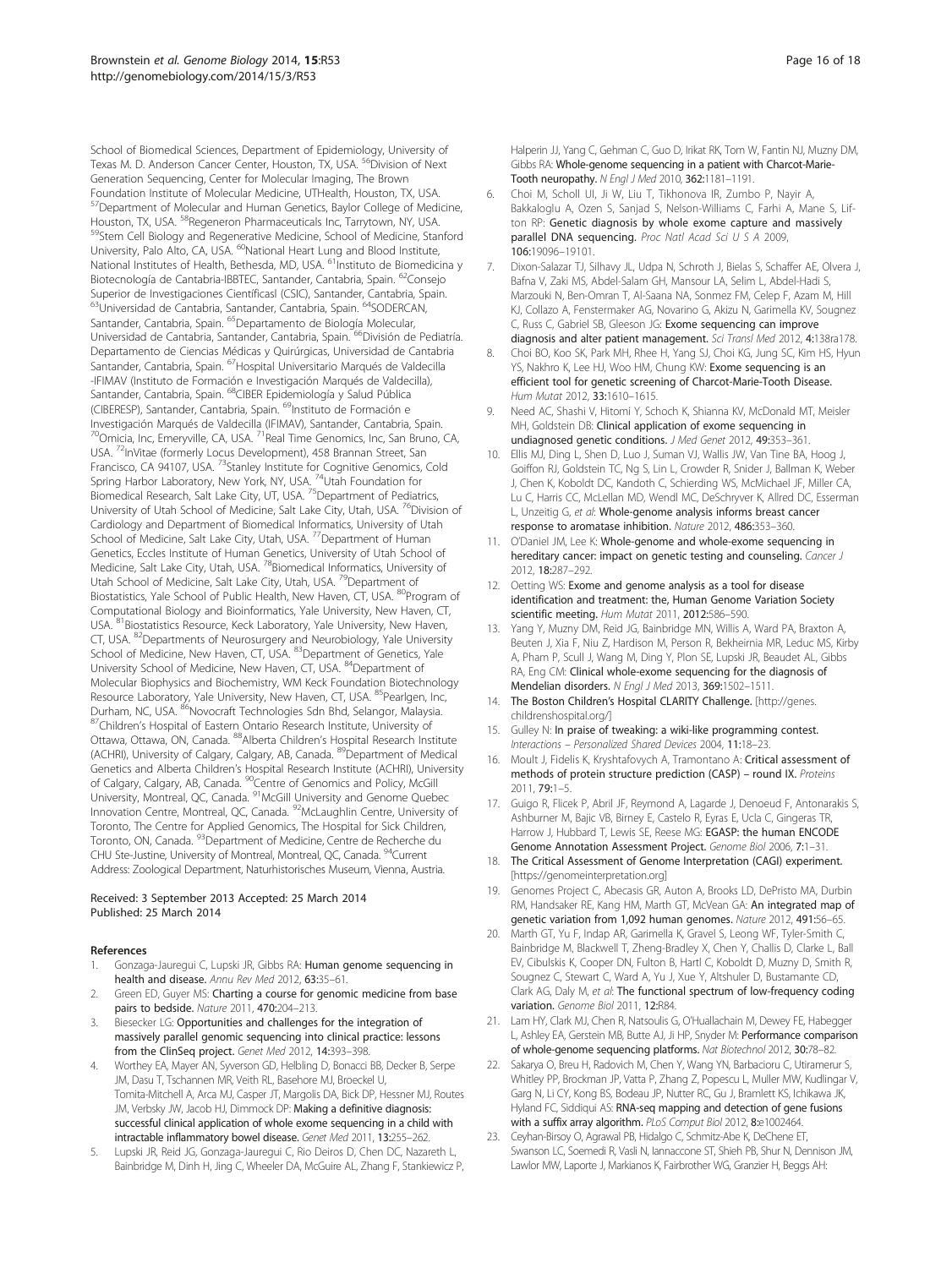<span id="page-16-0"></span>Recessive truncating titin gene, TTN, mutations presenting as centronuclear myopathy. Neurology 2013, 81:1205–1214.

- 24. Stallmeyer B, Zumhagen S, Denjoy I, Duthoit G, Hebert JL, Ferrer X, Maugenre S, Schmitz W, Kirchhefer U, Schulze-Bahr E, Guicheney P: Mutational spectrum in the  $Ca^{2+}$ –activated cation channel gene TRPM4 in patients with cardiac conductance disturbances. Hum Mutat 2012, 33:109–117.
- 25. Homer N, Merriman B, Nelson SF: BFAST: an alignment tool for large scale genome resequencing. PLoS One 2009, 4:e7767
- 26. Li H, Durbin R: Fast and accurate short read alignment with Burrows-Wheeler transform. Bioinformatics 2009, 25:1754–1760.
- 27. Li H, Durbin R: Fast and accurate long-read alignment with Burrows-Wheeler transform. Bioinformatics 2010. 26:589-595.
- 28. Li H: Exploring single-sample SNP and INDEL calling with whole-genome de novo assembly. Bioinformatics 2012, 28:1838–1844.
- 29. Picard software. [\[http://picard.sourceforge.net](http://picard.sourceforge.net/)]
- 30. Li H, Handsaker B, Wysoker A, Fennell T, Ruan J, Homer N, Marth G, Abecasis G, Durbin R, Genome Project Data Processing S: The Sequence Alignment/ Map format and SAMtools. Bioinformatics 2009, 25:2078–2079.
- 31. Quinlan AR, Hall IM: BEDTools: a flexible suite of utilities for comparing genomic features. Bioinformatics 2010, 26:841–842.
- 32. O'Rawe J, Jiang T, Sun G, Wu Y, Wang W, Hu J, Bodily P, Tian L, Hakonarson H, Johnson WE, Wei Z, Wang K, Lyon GJ: Low concordance of multiple variant-calling pipelines: practical implications for exome and genome sequencing. Genome Med 2013, 5:28.
- 33. McKenna A, Hanna M, Banks E, Sivachenko A, Cibulskis K, Kernytsky A, Garimella K, Altshuler D, Gabriel S, Daly M, DePristo MA: The Genome Analysis Toolkit: a MapReduce framework for analyzing next-generation DNA sequencing data. Genome Res 2010, 20:1297–1303.
- DePristo MA, Banks E, Poplin R, Garimella KV, Maguire JR, Hartl C, Philippakis AA, del Angel G, Rivas MA, Hanna M, McKenna A, Fennell TJ, Kernytsky AM, Sivachenko AY, Cibulskis K, Gabriel SB, Altshuler D, Daly MJ: A framework for variation discovery and genotyping using next-generation DNA sequencing data. Nat Genet 2011, 43:491-498.
- 35. Liu Q, Guo Y, Li J, Long J, Zhang B, Shyr Y: Steps to ensure accuracy in genotype and SNP calling from Illumina sequencing data. BMC Genomics 2012, 13:S8.
- 36. Nielsen R, Paul JS, Albrechtsen A, Song YS: Genotype and SNP calling from next-generation sequencing data. Nat Rev Genet 2011, 12:443–451.
- 37. Garrison E, Marth G: Haplotype-based variant detection from short-read sequencing. Cornell University Library 2012, eprint arXiv:1207.3907.
- 38. Neale BM, Kou Y, Liu L, Ma'ayan A, Samocha KE, Sabo A, Lin CF, Stevens C, Wang LS, Makarov V, Polak P, Yoon S, Maguire J, Crawford EL, Campbell NG, Geller ET, Valladares O, Schafer C, Liu H, Zhao T, Cai G, Lihm J, Dannenfelser R, Jabado O, Peralta Z, Nagaswamy U, Muzny D, Reid JG, Newsham I, Wu Y, et al: Patterns and rates of exonic de novo mutations in autism spectrum disorders. Nature 2012, 485:242–245.
- 39. Kong A, Frigge ML, Masson G, Besenbacher S, Sulem P, Magnusson G, Gudjonsson SA, Sigurdsson A, Jonasdottir A, Jonasdottir A, Wong WSW, Sigurdsson G, Walters GB, Steinberg S, Helgason H, Thorleifsson G, Gudbjartsson DF, Helgason A, Magnusson OT, Thorsteinsdottir U, Stefansson K: Rate of de novo mutations and the importance of father's age to disease risk. Nature 2012, 488:471–475.
- 40. Sherry ST, Ward MH, Kholodov M, Baker J, Phan L, Smigielski EM, Sirotkin K: dbSNP: the NCBI database of genetic variation. Nucleic Acids Res 2001, 29:308–311.
- 41. International HapMap C: The International HapMap Project. Nature 2003, 426:789–796.
- 42. Mills RE, Pittard WS, Mullaney JM, Farooq U, Creasy TH, Mahurkar AA, Kemeza DM, Strassler DS, Ponting CP, Webber C, Devine SE: Natural genetic variation caused by small insertions and deletions in the human genome. Genome Res 2011, 21:830–839.
- 43. Bai R, Higgs J, Suchy S, Gibellini F, Knight M, Buchholz S, Benhamed S, Arjona D, Chinault C, Brandon R, Smaoui N, Richard G, Bale S: PCR-Based Enrichment and Next-Generation Sequencing of 101 Nuclear Genes for the Diagnosis of Mitochondrial Disorders. Washington DC, USA: United Mitochondrial Disease Foundation; 2012.
- 44. Wang K, Li M, Hakonarson H: ANNOVAR: functional annotation of genetic variants from high-throughput sequencing data. Nucleic Acids Res 2010, 38:e164.
- 45. San Lucas FA, Wang G, Scheet P, Peng B: Integrated annotation and analysis of genetic variants from next-generation sequencing studies with variant tools. Bioinformatics 2012, 28:421-422.
- 46. Li MX, Gui HS, Kwan JS, Bao SY, Sham PC: A comprehensive framework for prioritizing variants in exome sequencing studies of Mendelian diseases. Nucleic Acids Res 2012, 40:e53.
- 47. Yandell M, Huff C, Hu H, Singleton M, Moore B, Xing J, Jorde LB, Reese MG: A probabilistic disease-gene finder for personal genomes. Genome Res 2011, 21:1529–1542.
- 48. Coonrod EM, Margraf RL, Russell A, Voelkerding KV, Reese MG: Clinical analysis of whole genome NGS data using the Omicia platform. Expert Rev Mol Diagn 2013, 13:529–540.
- 49. Adzhubei IA, Schmidt S, Peshkin L, Ramensky VE, Gerasimova A, Bork P, Kondrashov AS, Sunyaev SR: A method and server for predicting damaging missense mutations. Nat Methods 2010, 7:248–249.
- 50. Amberger J, Bocchini C, Hamosh A: A new face and new challenges for Online Mendelian Inheritance in Man (OMIM(R)). Hum Mutat 2011, 32:564–567.
- 51. UniProt C: Reorganizing the protein space at the Universal Protein Resource (UniProt). Nucleic Acids Res 2012, 40:D71–D75.
- Ng SB, Turner EH, Robertson PD, Flygare SD, Bigham AW, Lee C, Shaffer T, Wong M, Bhattacharjee A, Eichler EE, Bamshad M, Nickerson DA, Shendure J: Targeted capture and massively parallel sequencing of 12 human exomes. Nature 2009, 461:272–276.
- Cariaso M, Lennon G: SNPedia: a wiki supporting personal genome annotation, interpretation and analysis. Nucleic Acids Res 2012, 40:D1308–D1312.
- 54. Hewett M, Oliver DE, Rubin DL, Easton KL, Stuart JM, Altman RB, Klein TE: PharmGKB: the Pharmacogenetics Knowledge Base. Nucleic Acids Res 2002, 30:163–165.
- 55. Stenson PD, Mort M, Ball EV, Howells K, Phillips AD, Thomas NS, Cooper DN: The Human Gene Mutation Database: 2008 update. Genome Med 2009, 1:13.
- 56. Liu X, Jian X, Boerwinkle E: dbNSFP: a lightweight database of human nonsynonymous SNPs and their functional predictions. Hum Mutat 2011, 32:894–899.
- 57. Kumar P, Henikoff S, Ng PC: Predicting the effects of coding nonsynonymous variants on protein function using the SIFT algorithm. Nat Protoc 2009, 4:1073–1081.
- 58. Pollard KS, Hubisz MJ, Rosenbloom KR, Siepel A: Detection of nonneutral substitution rates on mammalian phylogenies. Genome Res 2010, 20:110–121.
- 59. Chun S, Fay JC: Identification of deleterious mutations within three human genomes. Genome Res 2009, 19:1553–1561.
- 60. Schwarz JM, Rodelsperger C, Schuelke M, Seelow D: MutationTaster evaluates disease-causing potential of sequence alterations. Nat Methods 2010, 7:575–576.
- 61. Cooper GM, Stone EA, Asimenos G, Program NCS, Green ED, Batzoglou S, Sidow A: Distribution and intensity of constraint in mammalian genomic sequence. Genome Res 2005, 15:901–913.
- 62. Yeo G, Burge CB: Maximum entropy modeling of short sequence motifs with applications to RNA splicing signals. J Comput Biol 2004, 11:377-394.
- 63. Wang Z, Rolish ME, Yeo G, Tung V, Mawson M, Burge CB: Systematic identification and analysis of exonic splicing silencers. Cell 2004, 119:831–845.
- 64. Lim KH, Fairbrother WG: Spliceman a computational web server that predicts sequence variations in pre-mRNA splicing. Bioinformatics 2012, 28:1031–1032.
- 65. Lim KH, Ferraris L, Filloux ME, Raphael BJ, Fairbrother WG: Using positional distribution to identify splicing elements and predict pre-mRNA processing defects in human genes. Proc Natl Acad Sci U S A 2011, 108:11093-11098.
- 66. Segal MM, Williams MS, Gropman AL, Torres AR, Forsyth R, Connolly AM, El-Hattab AW, Perlman SJ, Samanta D, Parikh S, Pavlakis SG, Feldman LK, Betensky RA, Gospe SM Jr: Evidence-based decision support for neurological diagnosis reduces errors and unnecessary workup. J Child Neurol 2013, in press (doi:10.1177/0883073813483365).
- 67. Flanagan SE, Patch AM, Ellard S: Using SIFT and PolyPhen to predict loss-of-function and gain-of-function mutations. Genet Test Mol Biomarkers 2010, 14:533–537.
- 68. Scheuner MT, Hilborne L, Brown J, Lubin IM: A report template for molecular genetic tests designed to improve communication between the clinician and laboratory. Genet Test Mol Biomarkers 2012, 16:761–769.
- LitInspector software module in the Genomatix Software Suite. [\[http://](http://www.litinspector.org) [www.litinspector.org\]](http://www.litinspector.org)
- 70. Green RC, Berg JS, Grody WW, Kalia SS, Korf BR, Martin CL, McGuire AL, Nussbaum RL, O'Daniel JM, Ormond KE, Rehm HL, Watson MS, Williams MS, Biesecker LG: ACMG recommendations for reporting of incidental findings in clinical exome and genome sequencing. Genet Med 2013, 15:565–574.